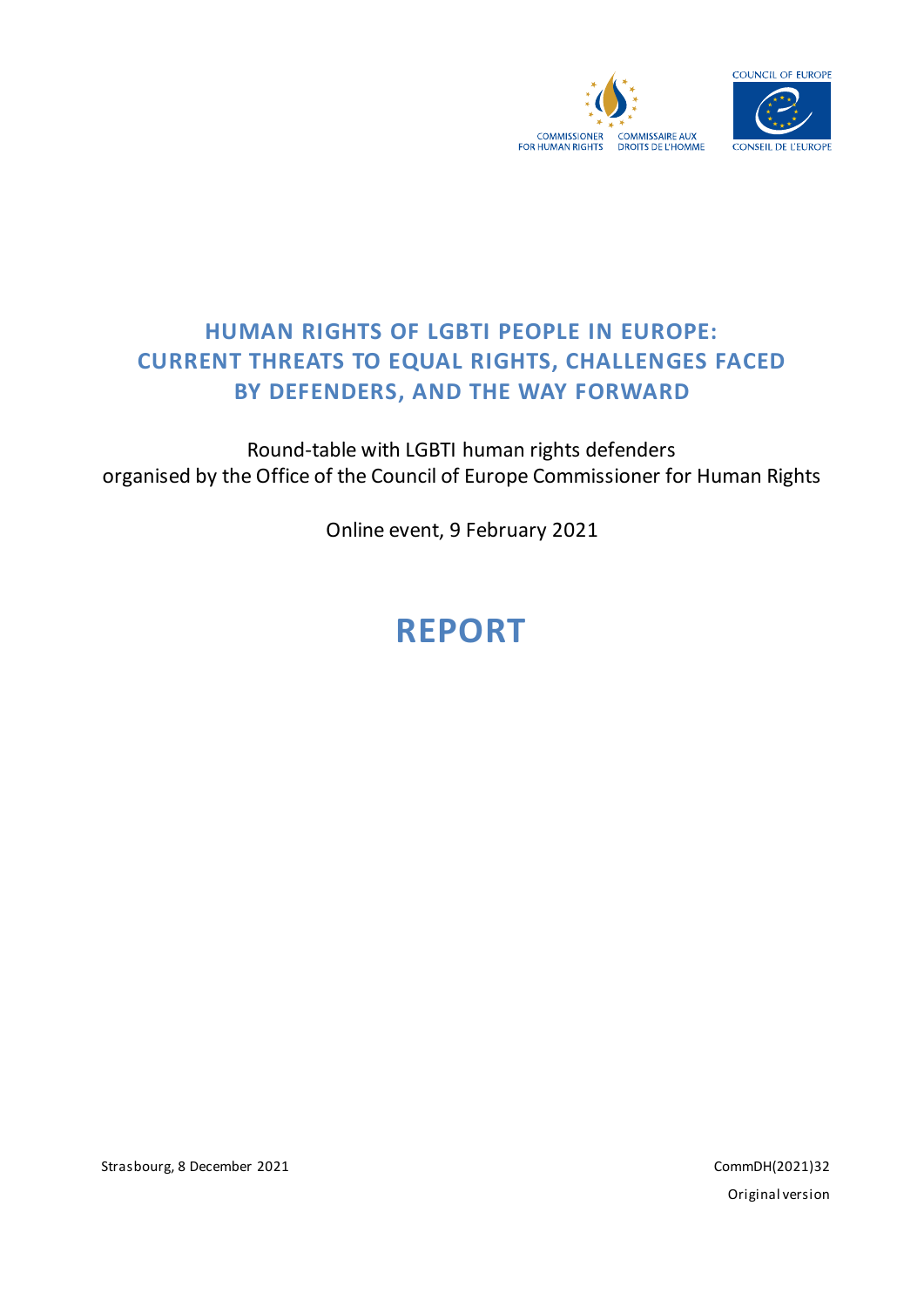### **TABLE OF CONTENTS**

|              | 1 THE CONTEXT: RENEWED RESISTANCE AND ATTACKS AGAINST THE HUMAN RIGHTS OF LGBTI PEOPLE            |
|--------------|---------------------------------------------------------------------------------------------------|
|              | 2 AN INCREASINGLY HOSTILE ENVIRONMENT FOR LGBTI HUMAN RIGHTS DEFENDERS IN EUROPE  6               |
|              | 2.1 Restrictions on independent civil society activism also impact LGBTI human rights defenders 6 |
|              |                                                                                                   |
| $\mathbf{3}$ | THE COVID-19 PANDEMIC: AGGRAVATING IMPACT AND ADAPTABILITY OF LGBTI HUMAN RIGHTS                  |
|              |                                                                                                   |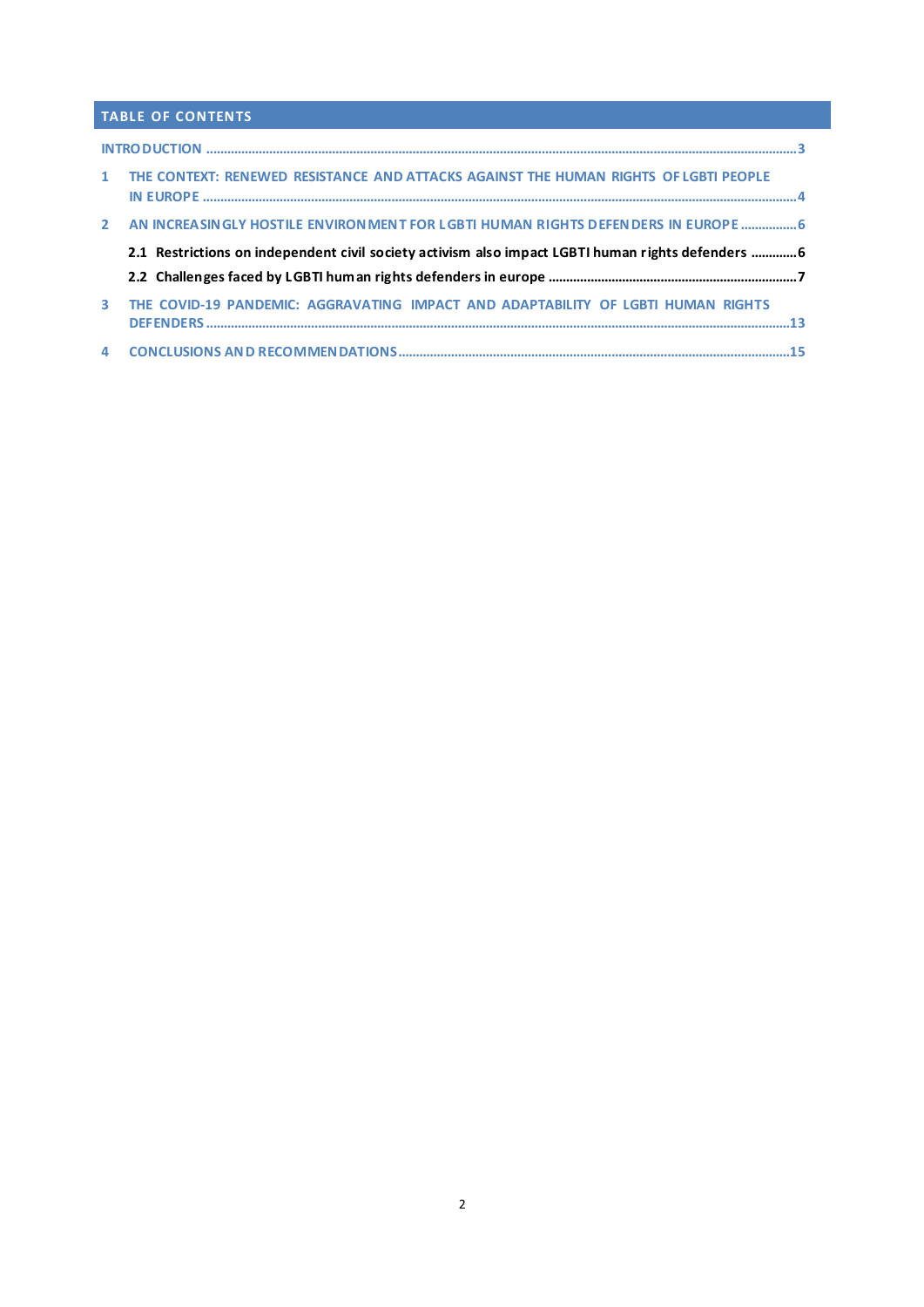#### <span id="page-2-0"></span>**INTRODUCTION**

- 1. Defending and promoting the human rights of lesbian, gay, bisexual, transgender and intersex (LGBTI) people, and of the activists who work on their behalf, has been a priority for the Council of Europe Commissioner for Human Rights (the Commissioner), Dunja Mijatović.
- 2. There have been many advances in Europe in recognising the inalienable entitlement of LGBTI people to enjoy the same human rights as everyone. Progress has been swift and remarkable. All Council of Europe member states have decriminalised same-sex sexual relationships. Many have passed national legislation protecting LGBTI people from discrimination, hate speech and hate crimes. LGBTI people's right to respect for private and family life has been progressively realised, notably through the protection of same-sex couples and the affirmation of the right to legal gender recognition in a growing number of member states. Overall, public attitudes towards LGBTI people have markedly improved in many places.
- 3. None of this would have been possible without the tireless efforts of LGBTI human rights defenders. Activists work to make LGBTI communities visible and to raise awareness in order to strengthen acceptance and inclusion in society. They document human rights violations, advocate for legislative changes, raise awareness about non-discrimination, equality of rights and help victims to access remedies, including before national courts and the European Court of Human Rights (ECtHR).
- 4. Supporting the work of human rights defenders lies at the heart of the [mandate](https://www.coe.int/en/web/commissioner/mandate) of the Council of Europe Commissioner for Human Rights.Based on the strong conviction that the work of defenders is indispensable to secure respect for human rights, and having regard to the 2008 Committee of Minister[s Declaration](https://search.coe.int/cm/Pages/result_details.aspx?ObjectID=09000016805d3e52) on Council of Europe action to improve the protection of human rights defenders and promote their activities, the Commissioner actively supports defenders. She promotes an environment that is conducive to their work, including by requesting member states to ensure their safety and liberty, and encouraging the states to ensure the political, legal and administrative conditions required for their work, including their right to participate in decision-making processes and public affairs. The Commissioner regularly interacts with human rights defenders, including by organising roundtables. She may act upon information she receives from them and consult them when preparing her human rights assessments of various issues. Human rights defenders are key partners of the Commissioner's Office.<sup>1</sup>
- 5. Since taking up office, Commissioner Mijatović has closely engaged with LGBTI human rights defenders from across the continent. She consulted them during relevant country visits and online meetings, for example in [Armenia,](https://www.coe.int/en/web/commissioner/-/report-on-armenia-recommends-measures-to-improve-women-s-rights-protection-of-disadvantaged-or-vulnerable-groups-and-establishing-accountability-for-p) [Bulgaria](https://www.coe.int/en/web/commissioner/-/stronger-commitment-needed-to-combat-racism-fight-gender-stereotypes-and-increase-media-freedom-in-bulgaria), [Moldova](https://www.coe.int/en/web/commissioner/-/the-republic-of-moldova-should-ratify-the-istanbul-convention-improve-its-response-to-hate-speech-and-advance-access-to-quality-healthcare-affordable-) and [Poland](https://www.coe.int/en/web/commissioner/-/poland-should-stop-the-stigmatisation-of-lgbti-people). The Commissioner attended the annual meeting of the panEuropean association ILGA-Europe in Prague i[n 2019,](https://www.coe.int/en/web/commissioner/-/keynote-speech-at-ilga-europe-annual-conference-2019) where she met a diverse range of activists, and she addressed its Gathering Online i[n 2020](https://fb.me/e/1AWz3BNC1). The Commissioner condemned threats against physical integrity and a restrictive working environment for LGBTI human rights defenders, either individually or as organisations, for example in North [Macedonia,](https://twitter.com/CommissionerHR/status/1006607926725939200) [Turkey,](https://www.coe.int/en/web/commissioner/-/turkish-authorities-should-stop-the-stigmatisation-of-lgbti-people) the [Russian Federation,](https://twitter.com/CommissionerHR/status/1092426500975067142) [Poland](https://twitter.com/CommissionerHR/status/1292007235447656448)[, Hungary,](https://www.coe.int/en/web/commissioner/-/it-is-high-time-for-hungary-to-restore-journalistic-and-media-freedoms) and [Bulgaria](https://twitter.com/CommissionerHR/status/1455487586286424064). In two statements marking the International Day against Homophobia, Transphobia, Biphobia and Intersexphobia, the Commissioner emphasised the vital work of LGBTI human rights defenders, and alerted member states to the increasing pressure and harassment they face.<sup>2</sup>
- 6. The Commissioner's thematic work, as well as her interactions with LGBTI activists, have consistently pointed to a negative downturn in the protection of the human rights of LGBTI people in Europe over the past few years. <sup>3</sup> On 9 February 2021, the Commissioner organised an online round-table with LGBTI human rights defenders in order to discuss in depth some of these negative developments, as well as their impact on the ability of LGBTI activists to effectively defend and promote the human rights of LGBTI communities. The report below is a summary of the discussions at the round-table and does not purport to comprehensively tackle all relevant issues.

<sup>&</sup>lt;sup>1</sup> For more information, visit the Commissioner's [thematic we](https://www.coe.int/en/web/commissioner/human-rights-defenders)bpage dedicated to human rights defenders. <sup>2</sup> Commissioner for Human Rights, ["Let's Defend LGBTI defenders](https://www.coe.int/en/web/commissioner/-/let-s-defend-lgbti-defenders)", May 2019 and "IDAHOBIT: Council of Europe member states must support the work of [LGBTI human rights defen](https://www.youtube.com/watch?v=HPAuU5EB0r4)ders ", May 2021.

<sup>&</sup>lt;sup>3</sup> For more information, visit the Commissioner's [thematic web](https://www.coe.int/en/web/commissioner/thematic-work/lgbti)page dedicated to the human rights of LGBTI people.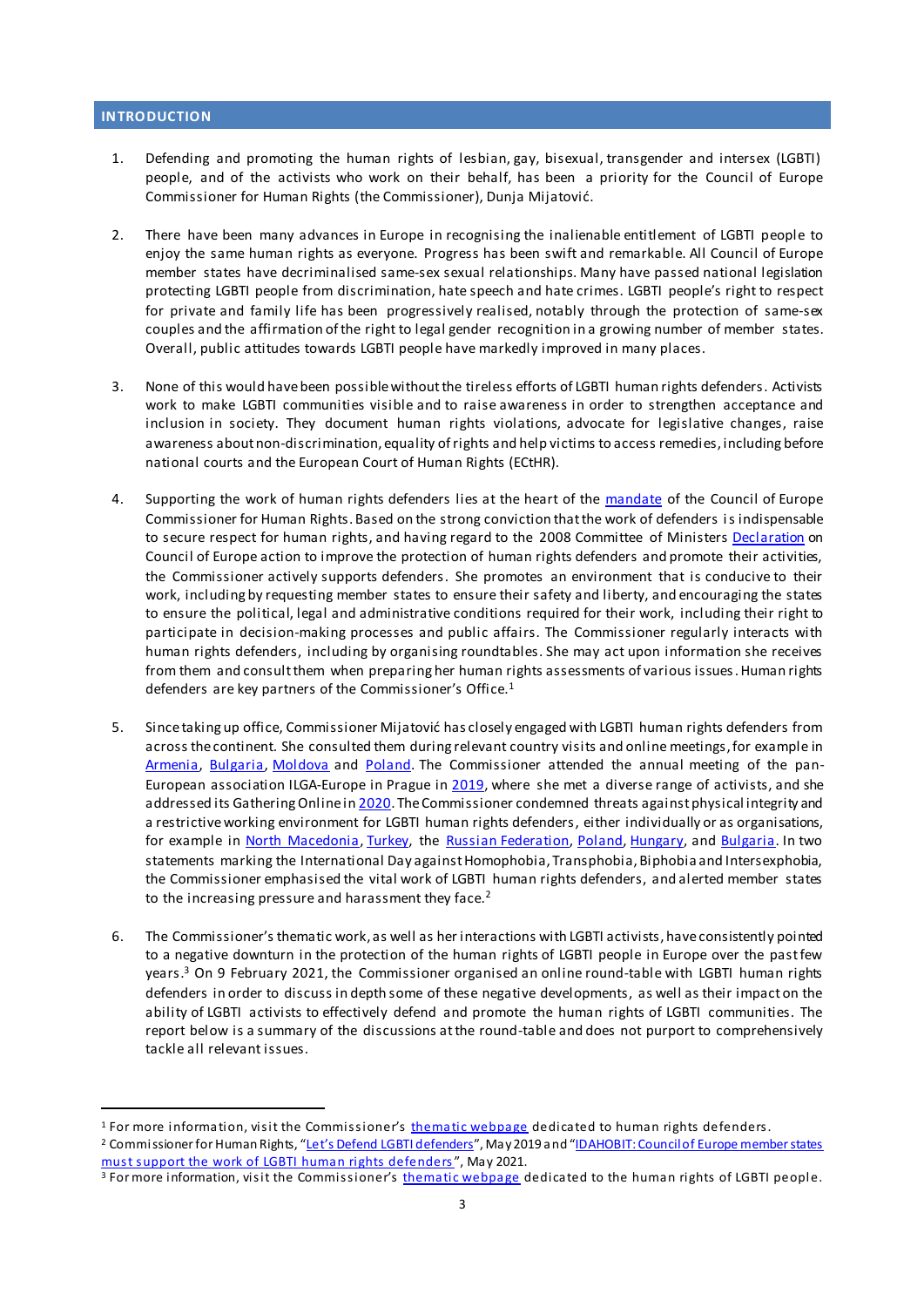7. It summarises the key topics discussed at the round-table, with particular emphasis on the situation and experiences of LGBTI human rights defenders in Europe. The report finishes with a set of conclusions and recommendations by the Commissioner. The Commissioner wishes to express her deep gratitude to the participants of this round-table for their valuable contributions to the discussions.

#### <span id="page-3-0"></span>**1 THE CONTEXT: RENEWED RESISTANCE AND ATTACKS AGAINST THE HUMAN RIGHTS OF L GBTI PEOPLE IN EUROPE**

- 8. A key take-away from the discussions was that all participants reported facing renewed resistance in their daily work to the recognition and protection of the equal human rights of LGBTI people across Europe.
- 9. The current environment in Europe is marked by a sharp increase in intolerance of LGBTI people, including hate speech and stigmatisation, alarmingly widespread instances of hate crimes, and legislative steps to rollback established rights. It was noted that this regression affecting LGBTI people is part of a more general deterioration of the political climate in Europe, marked by a rise of nationalism, right-wing populism and religious ultra-conservatism. LGBTI people are one of the groups whose rights are being targeted, along with women, migrants and asylum seekers, Roma, Muslims and others. Politicians' scapegoating of LGBTI people for their own gain is only a symptom of their more widespread opposition to and assault on human rights and the rule of law.
- 10. In this section of the report, the Commissioner summarises some of the concerns that were most prominently highlighted by LGBTI defenders during the round-table.
- 11. **Political manipulation of homophobia and transphobia:** Activists further described how more and more political leaders in several Council of Europe member states manipulate LGBTI issues and scapegoat LGBTI people for political gain. The Commissioner has documented and reacted to several of these negative trends over the past months.<sup>4</sup> Most recently, in August 2021, she published a human rights comment which documented further examples in other member states of the manipulation of societal homophobia and transphobia by political leaders for political gain. 5
- 12. **Increased influence of the "anti-gender" groups:** Many participants also reported a growing negative influence of so-called "anti-gender" stakeholders in their countries. <sup>6</sup> Various examples were discussed. "Antigender" proponents call into question the concept of gender and whether it is a protected category in the human rights framework. Some "anti-gender" organisations promote an ultra-conservative view of the family, of sexuality and of women's role in society, and actively campaign against the rights of those with a different worldview, in particular women and LGBTI people. Other attacks against gender identity and transgender people come from activists and organisations who pit women's rights against transgender rights, as discussed further below.
- 13. The participants noted that anti-gender groups have used different topics as entry points to spread anti-LGBTI discourse (for example, the referendum on the definition of family in Romania; the ratification of the Council of Europe Convention on Preventing and Combating Violence against Women and Domestic Violence in Bulgaria and Hungary;debates about legal gender recognition in the United Kingdom and Finland; gender studies university programmes and comprehensive sexuality education in schools in several countries). Associations defending an ultra-conservative agenda were reported to be gaining in strength at grassroots level, for example in Bulgaria, Poland, Ukraine and Hungary, thanks to new sources of funding. Activists

<sup>4</sup> For more information, s ee for example the Commissioner's Memorandum "[Poland should stop the stigmatisation of LGBTI](https://www.coe.int/en/web/commissioner/-/poland-should-stop-the-stigmatisation-of-lgbti-people)  [people](https://www.coe.int/en/web/commissioner/-/poland-should-stop-the-stigmatisation-of-lgbti-people)", 3 December 2020; several [statements](https://www.coe.int/en/web/commissioner/country-monitoring/hungary) in relation to legislative changes in Hungary; and the Commissioner's [letter](https://www.coe.int/en/web/commissioner/-/turkish-authorities-should-stop-the-stigmatisation-of-lgbti-people) to the Turkish authorities urging them to stop the stigmatisation of LGBTI people.

<sup>&</sup>lt;sup>5</sup> Commissioner for Human Rights, "[Pride vs. Indignity: Political manipulation of homophobia and transphobia in Europe](https://www.coe.int/en/web/commissioner/-/pride-vs-indignity-political-manipulation-of-homophobia-and-transphobia-in-europe?inheritRedirect=true&redirect=%2Fen%2Fweb%2Fcommissioner%2Fthematic-work%2Flgbti)", 16 August 2021.

<sup>&</sup>lt;sup>6</sup> For more information about anti-gender groups, see for example: European Parliamentary Forum, "Restoring the Natural [Order: the religious extremists' vision to mobilise European societies against human rights on sexuality and reproduction](https://www.epfweb.org/node/175)", 19 April 2018.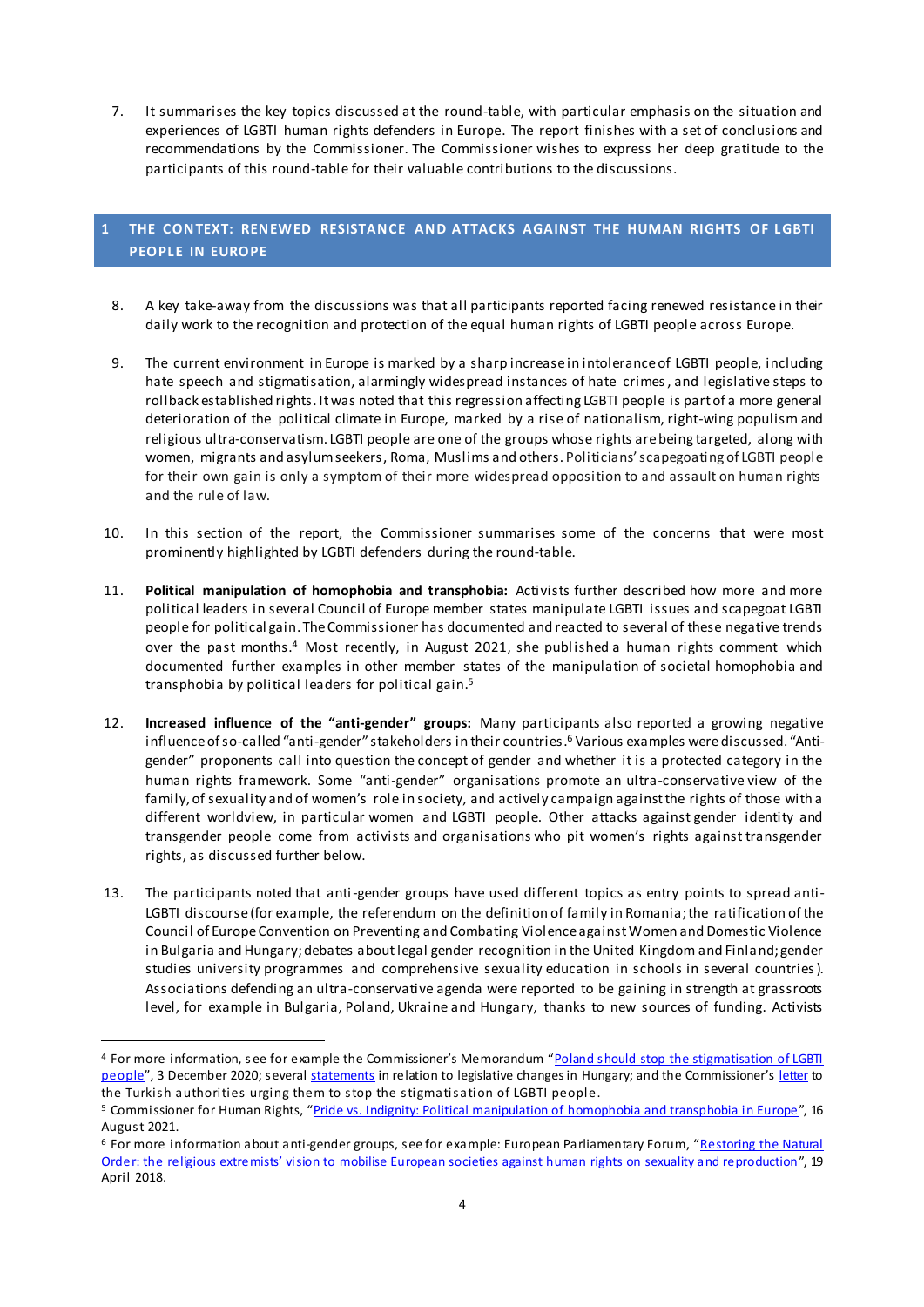mentioned that anti-gender groups have links to politicians and parties,religious leaders or groups, and, in some countries, with violent extreme-right groups. It was noted that there may only be a few anti-gender protagonists in each country, but they are well organised and very active, which could give the impression that they represent widely shared views.

- 14. "Anti-gender" groups' actions havenegative impacts on the various LGBTI communities. It was stressed that the intersectionality of being a woman and LGBTI compounds the vulnerability of LBTI women to stigma and to initiatives against gender equality by anti-gender movements. Some "anti-gender" groups have also started targeting intersex people<sup>7</sup> with hate speech, as documented by intersex activists.<sup>8</sup> Furthermore, some parents' groups and medical professionals who support so-called "sex-normalising" surgeries on intersex children are reportedly increasingly using anti-gender rhetoric to justify such procedures. An increase in such surgeries, which can amount to inhumane and degrading treatment and torture in some cases, <sup>9</sup> has been reported in some countries.
- 15. **Pitting the human rights of LGBTI people against other human rights**: Several participants explained that access by LGBTI people to their human rights is increasingly being opposed with the pretext that their rights would conflict with the human rights of others. In Italy for instance, opponents to a draft law that would prohibit hate speech and hate crimes motivated by sexual orientation and gender identity have argued that such a law would violate their freedom of thought and freedom of religion. The human rights of transgender people are misleadingly pitted against women's and children's rights. The Commissioner was told that some of those who profess transphobic narratives wrongfully invoke freedom of expression or freedom of religion in doing so. Comprehensive sexuality education, which includes LGBTI-related topics, or even access to information about sexual orientation and gender identity among minors, has been presented as conflicting with the right of parents to educate their children. $^{10}$
- 16. **Spread of anti-transgender narratives:** Several participants alerted the Commissioner to a more recent challenge, namely the emergence of virulent anti-transgender rhetoric, which has been spreading in more and more member states. Transgender people and the human rights challenges they face have gained more visibility in the last decade.<sup>11</sup> They are among the most vulnerable people, experiencing widespread discrimination, hatred and violence.<sup>12</sup> The anti-transgender narratives being disseminated are highly stigmatising and come from across the entire political spectrum. They deny the normality or even the existence of transgender people, claiming that they are the product of "gender ideology". In the United Kingdom, for example, an intense and ongoing social and political debate has developed about transgender people, which sometimes descends into hatemongering and disinformation and adds to the sense of insecurity for trans people. It has a strong impact on the human rights and well-being of transgender people and activists.<sup>13</sup> In Azerbaijan, a prominent influencer recently issued a call to beat up and destroy transgender people.<sup>14</sup>

<sup>7 &</sup>quot;Intersex designates persons born with biological sex characteristics that do not fit societal norms or medical definitions of what makes a person male or female. Sometimes a person's intersex status is detected at birth; sometimes it only becomes apparent later in life, notably during puberty. There are many forms of intersex; it is an umbrella term, rather than a singl e category", definition in the Council of Europe Glossary on Sexual Orientation, Gender Identity or Expression and Sex Characteristics, 2021.

<sup>8</sup> Organisation Intersex International Europe (OII), "[OII Europe submission on hate crime and hate s](https://oiieurope.org/hate-crime-hate-speech-submission/)peech", April 2021. <sup>9</sup> See for example, Report of the UN Special Rapporteur on Torture and Other Cruel, Inhuman or Degrading

Treatment or Punishment[, A/HRC/22/53, 2013;](https://undocs.org/A/HRC/22/53) Council of Europe Commissioner for Human Rights, "Human Rights and Intersex [People](http://rm.coe.int/human-rights-and-intersex-people-issue-paper-published-by-the-council-/16806da5d4)", 2015.

<sup>10</sup> For more information, see Commissioner for Human Rights, "Comprehensive Sexuality Education protects children and helps [build a safer, inclusive soci](https://www.coe.int/en/web/commissioner/-/comprehensive-sexuality-education-protects-children-and-helps-build-a-safer-inclusive-society)ety", July 2020.

<sup>&</sup>lt;sup>11</sup> "Transgender is an umbrella expression referring to persons who have a gender identity different from predominant social expectations based on the person's sex assigned at birth", definition in the Council of Europe Glossary on Sexual Orientation, Gender Identity or Expression and Sex Characteristics, 2021; Parliamentary Assembly of the Council of Europ[e, Resolution 2048](http://assembly.coe.int/nw/xml/XRef/Xref-XML2HTML-en.asp?fileid=21736) on the "Discrimination against Transgender People in Europe," 2015.

<sup>&</sup>lt;sup>12</sup> According to the **Trans Murder Monitoring report 2021** by Transgender Europe (TGEU), 14 transgender persons were murdered because of they were transgender in Europe between October 2020 and October 2021.

<sup>13</sup> See for example, Parliamentary Assembly of the Council of Europe, Committee on Equality and Non-Discrimination, "[Combating Rising Hate against LGBTI people in Eu](https://www.coe.int/en/web/sogi/-/pace-report-denounces-the-rise-in-hatred-against-lgbti-persons)rope", September 2021.

<sup>&</sup>lt;sup>14</sup> Jam News, "[Burning of transgender woman in Azerbaijan sparks protests, hate](https://jam-news.net/burning-of-transgender-woman-in-azerbaijan-sparks-protests-hate-speech/) speech", 3 September 2021.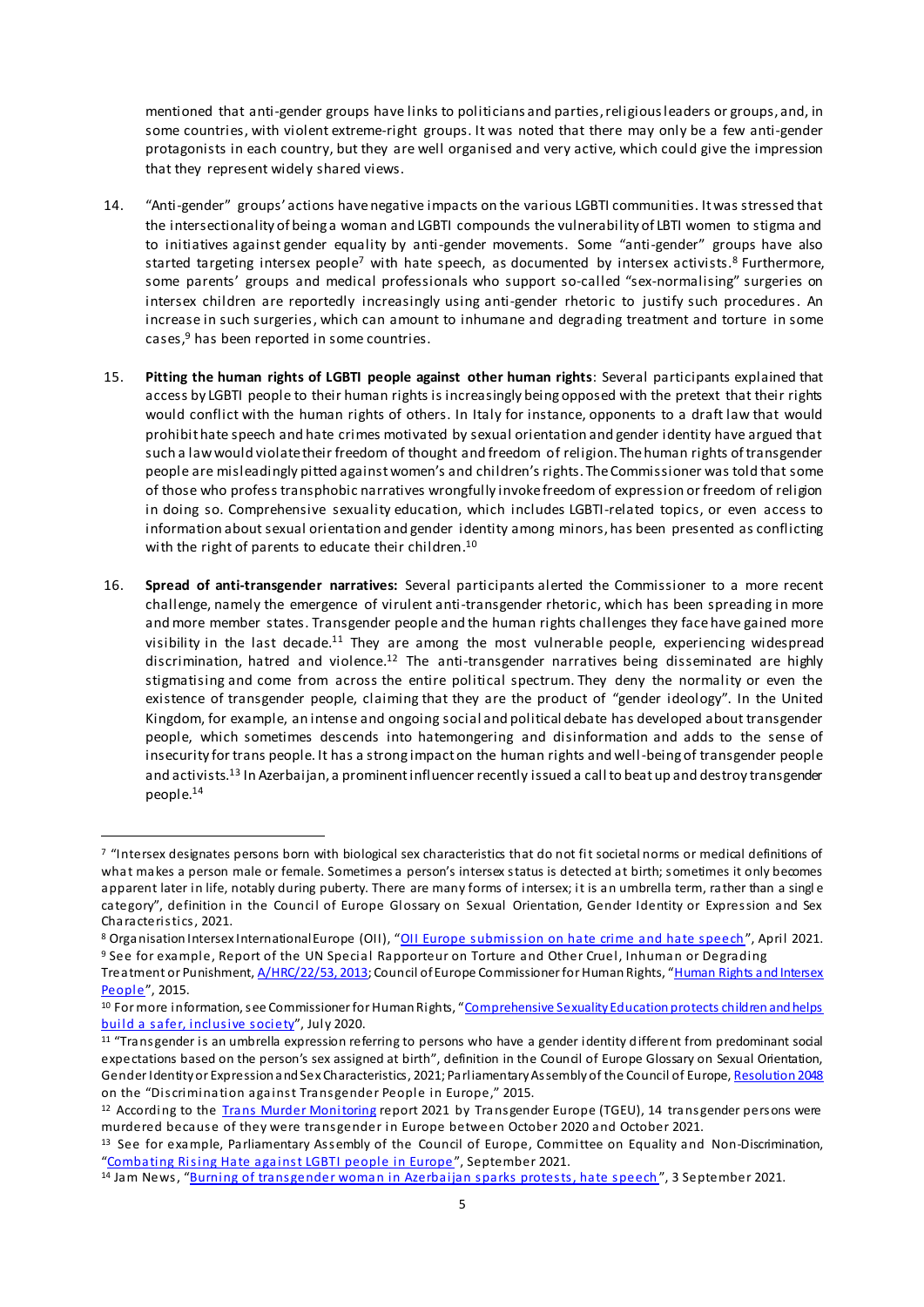- 17. **Gross human rights violations in Chechnya:** As a specific issue of concern, it was reported that LGBTI people and those believed to be LGBTI continue to suffer egregious human rights violations in Chechnya in the Russian Federation, where persecution by law enforcement involving abduction, unlawful detention, extortion (physical and psychological), ill-treatment and torture and, in some cases, summary executions, was uncovered in 2017. Despite repeated calls by the C[ommissioner's office](https://www.coe.int/en/web/commissioner/-/the-long-march-against-homophobia-and-transphobia), th[e Parliamentary Assembly of](https://assembly.coe.int/nw/xml/XRef/Xref-XML2HTML-en.asp?fileid=24962&lang=en)  [the Council of Europe,](https://assembly.coe.int/nw/xml/XRef/Xref-XML2HTML-en.asp?fileid=24962&lang=en) the [Committee for the Prevention of Torture,](https://rm.coe.int/16809371ee) th[e United Nations,](https://www.ohchr.org/EN/NewsEvents/Pages/DisplayNews.aspx?NewsID=24162&LangID=E) and th[e OSCE](https://www.osce.org/permanent-council/407513) to address this situation, impunity for serious human rights violations in Chechnya prevails, and alarming information about serious human rights violations in this region continues to arrive regularly , as noted by the Commissioner recently.<sup>15</sup>
- 18. Overall, the participants remarked that most of the above-mentioned trends present disturbingly strong similarities across numerous countries, suggesting coordinated, transnational campaigns. As was made clear during the round-table, this general context is adversely affecting not only LGBTI people in Europe, but also the human rights defenders that work to protect them.
- 19. The activists explained to the Commissioner that they spend their time and scarce resources trying to fend off anti-LGBTI initiatives, rather than pursuing a forward-looking agenda. In addition, where they experience a hostile climate, LGBTI human rights defenders are more exposed to attacks by non-state actors, while having to contend, in some countries, with measures by national authorities aimed at stifling their activities. Such a hostile environment directly contributes to or even causes the numerous and sometimes unprecedented challenges faced by LGBTI activists, which are discussed in the following section.

#### <span id="page-5-0"></span>**2** AN INCREASINGLY HOSTILE ENVIRONMENT FOR LGBTI HUMAN RIGHTS DEFENDERS IN **EUROPE**

#### <span id="page-5-1"></span>**2.1 RESTRICTIONS ON INDEPENDENT CIVIL SOCIETY ACTIVISM ALSO IMPACT LGBTI HUMAN RIGHTS DEFENDERS**

- 20. According to the United Nations (UN) [Declaration on Human Rights Defenders,](https://www.ohchr.org/EN/Issues/SRHRDefenders/Pages/Translation.aspx) a defender is a person who, individually or with others, acts peacefully to promote or protect human rights, at the national or international level and in accordance with the Declaration. They defend and promote the human rights of others. In doing so, defenders must respect the universality of human rights, meaning that they should not seek to undermine the human rights of others when defending certain rights.<sup>16</sup>
- 21. Over the past decade, there has been a clampdown on civil society organisations and human rights defenders in some countries, including in Europe.<sup>17</sup> Governments have adopted restrictive laws limiting their activities and deployed various approaches, formal and informal, that make their work more difficult. The fact of erecting legal and administrative barriers and making it more difficult for human rights defenders to express their views and do their work freely has contributed to restricting the space available for independent civil society activism.
- 22. In 2018, on the occasion of the 20<sup>th</sup> anniversary of the UN Declaration on Human Rights Defenders, the Commissioner organised an event to discuss the situation of defenders in the Council of Europe area specifically.<sup>18</sup> The event made it clear that challenges vary in intensity from one country to another, but include attacks against personal safety, administrative and judicial harassment, restrictive regulatory legislation regarding registration and funding, smear campaigns and even disappearances and killings.

<sup>15</sup> See for example, Council of Europe Commissioner for Human Rights, "Human rights abuses in Chechnya should be investigated, [not covered up](https://www.coe.int/en/web/commissioner/-/human-rights-abuses-in-chechnya-should-be-investigated-not-covered-up)", March 2021.

<sup>&</sup>lt;sup>16</sup> For more information, see "[About human rights defen](https://www.ohchr.org/EN/Issues/SRHRDefenders/Pages/Defender.aspx)ders", UN Special Rapporteur on Human Rights Defenders.

<sup>&</sup>lt;sup>17</sup> See, for example: Council of Europe Commissioner for Human Rights, "[The Shrinking Space for Human Rights Organisations](https://www.coe.int/en/web/commissioner/-/the-shrinking-space-for-human-rights-organisations)", 4 April 2017; United Nations (UN) Special Rapporteur on the situation of human rights defenders, "Global trends in risks and [threats facing human rights defenders](https://undocs.org/A/HRC/45/45)", report to the 70<sup>th</sup> session of the UN General Assembly, 2015; European Union Agency for Fundamental Rights, "[Protecting Civic Space in th](https://fra.europa.eu/en/publication/2021/civic-space-challenges)e EU", 2021.

<sup>18</sup> For more details, see the report of the round-table: Council of Europe Commissioner for Human Rights, "Human Rights [defenders in the Council of Europe area: current challenges and possible s](https://rm.coe.int/hr-defenders-in-the-coe-area-current-challenges-and-possible-solutions/168093aabf)olutions", 13-14 December 2018.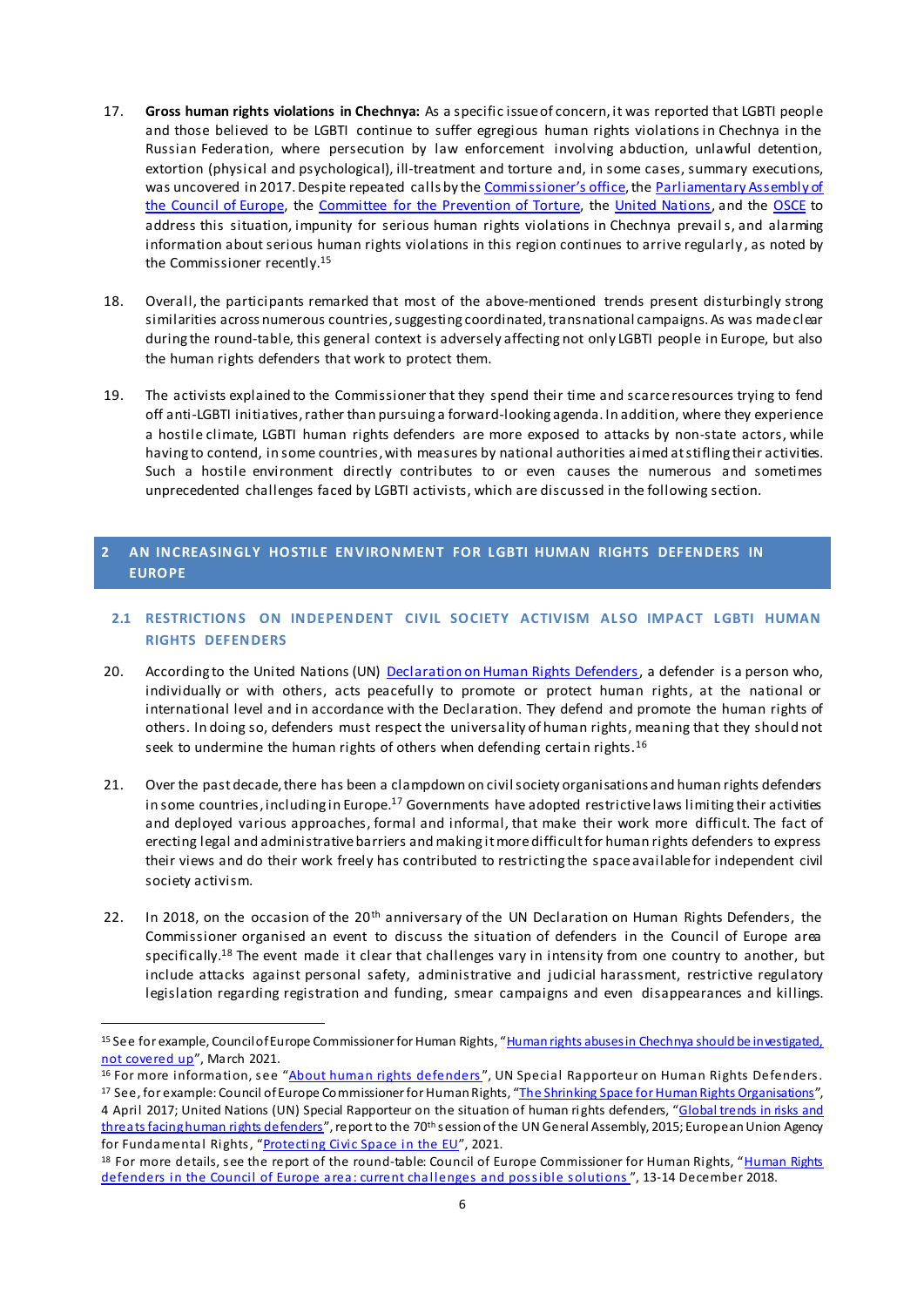Impunity for violations committed by state and non-state actors against human rights defenders because of their work defending human rights remains a widespread problem.<sup>19</sup> As was highlighted in the Commissioner's report of that event, LGBTI human rights defenders are among the most affected by measures taken by public authorities to undercut human rights activism in general.

23. Participants again reported a number of measures aimed at human rights defenders in general in their countries that also impact them, including restrictive legislation, administrative and judicial harassment, surveillance by intelligence services, among others. For example, the Commissioner and her predecessor discussed LGBTI NGOs when they examined the situation of human rights defenders and the impact of measures aimed at restricting their work in Russia, Turkey and Hungary.<sup>20</sup> These include restrictive legislations affecting NGOs that receive foreign funding in Russia and Hungary and the misuse of antiterrorism legislation to target civil society activities in Turkey (discussed below).

#### <span id="page-6-0"></span>**2.2 CHALLENGES FACED BY LGBTI HUMAN RIGHTS DEFENDERS IN EUROPE**

- 24. In addition to encountering the same challenges that affect human rights activists in general, LGBTI human rights defenders also face specific obstacles. They are attacked because of the issues they work on and because of their identity.
- 25. LGBTI people and activists raise issues that challenge societal stereotypes and traditional perceptions of sexuality and gender roles. There is a level of structural lesbophobia, homophobia, biphobia, transphobia and intersexphobia that lingers in our societies and with which LGBTI human rights defenders are confronted in their work. When they are members of the LGBTI communities themselves, they also face hatred based on who they are, which is compounded in hostile environments where stigmatisation of LGBTI people is encouraged by the authorities and religious leaders.
- 26. The LGBTI movement in Europe has been growing and diversifying in the past few years.<sup>21</sup> Therefore, it is important to bear in mind that the umbrella term of "LGBTI human rights defenders", as used in this report, in effect designates a very diverse group of people, who may face a range of challenges. Some defenders work for longstanding, professionalised NGOs that cover LGBTI issues broadly. Numerous LGBTI associations, on the other hand, consist of small groups of people whose activism is conducted on a voluntary or nearvoluntary basis. In recent years, several national or transnational associations were formed to work on single issues, such as the human rights of lesbians, of transgender people or of intersex people. Some LGBTI human rights defenders are individual activists,who do not belong to any structure or NGO. A considerable number of LGBTI groups are not officially registered as NGOs. <sup>22</sup> LGBTI defenders who find themselves at the intersection of various grounds of discrimination are particularly vulnerable, for example women LGBTI activists, LGBTI activists of colour, migrant transgender women activists or LGBTI sex worker activists.
- 27. The challenges faced by LGBTI human rights defenders in the Council of Europe area vary considerably between countries. In some countries where the environment is particularly hostile to LGBTI people, LGBTI activists often face intimidation by both state and non-state actors. In other member states, the authorities are supportive, but defenders nonetheless experience challenges from third actors, including ordinary members of society, religious leaders, ultra-conservative and "anti-gender" organisations,some media and violent far-right militants. It is always the state's responsibility to ensure the safety of LGBTI human rights defenders and their ability to work in an enabling environment, including when the threats and reprisals come from non-state actors.

<sup>19</sup> See UN Special Rapporteur on the situation of human rights defenders, "[Impunity for human rights violations committed](https://undocs.org/en/A/74/159)  [against human rights defend](https://undocs.org/en/A/74/159)ers", report to the 74th session of the UN General Assembly, 2019.

<sup>&</sup>lt;sup>20</sup> See "[Third Party Intervention](https://www.coe.int/en/web/commissioner/-/the-russian-federation-s-law-on-foreign-agents-contravenes-human-rights) by the Council of Europe Commissioner for Human Rights, Application No 9988/13, Ecodefense and others v. Russia and 48 other applications", published on 17 July 2017; Commissioner for Human Rights, "[Report](https://rm.coe.int/report-on-the-visit-to-turkey-by-dunja-mijatovic-council-of-europe-com/168099823e) following her visit to Turkey from 1 to 5 July 2019", published on 19 February 2020; Commissioner for Human Rights, "[Report](https://rm.coe.int/report-on-the-visit-to-hungary-from-4-to-8-february-2019-by-dunja-mija/1680942f0d) following her visit to Hungary from 4 to 8 February 2019", published on 21 May 2019.

<sup>&</sup>lt;sup>21</sup> ILGA-Europe, "[Funding for LGBTI Activism in Europe and Central Asia: Priorities and Access to R](https://www.ilga-europe.org/sites/default/files/funding_for_lgbti_activism_in_europe_and_central_asia.pdf)esources", 2018.  $22$  Ibid.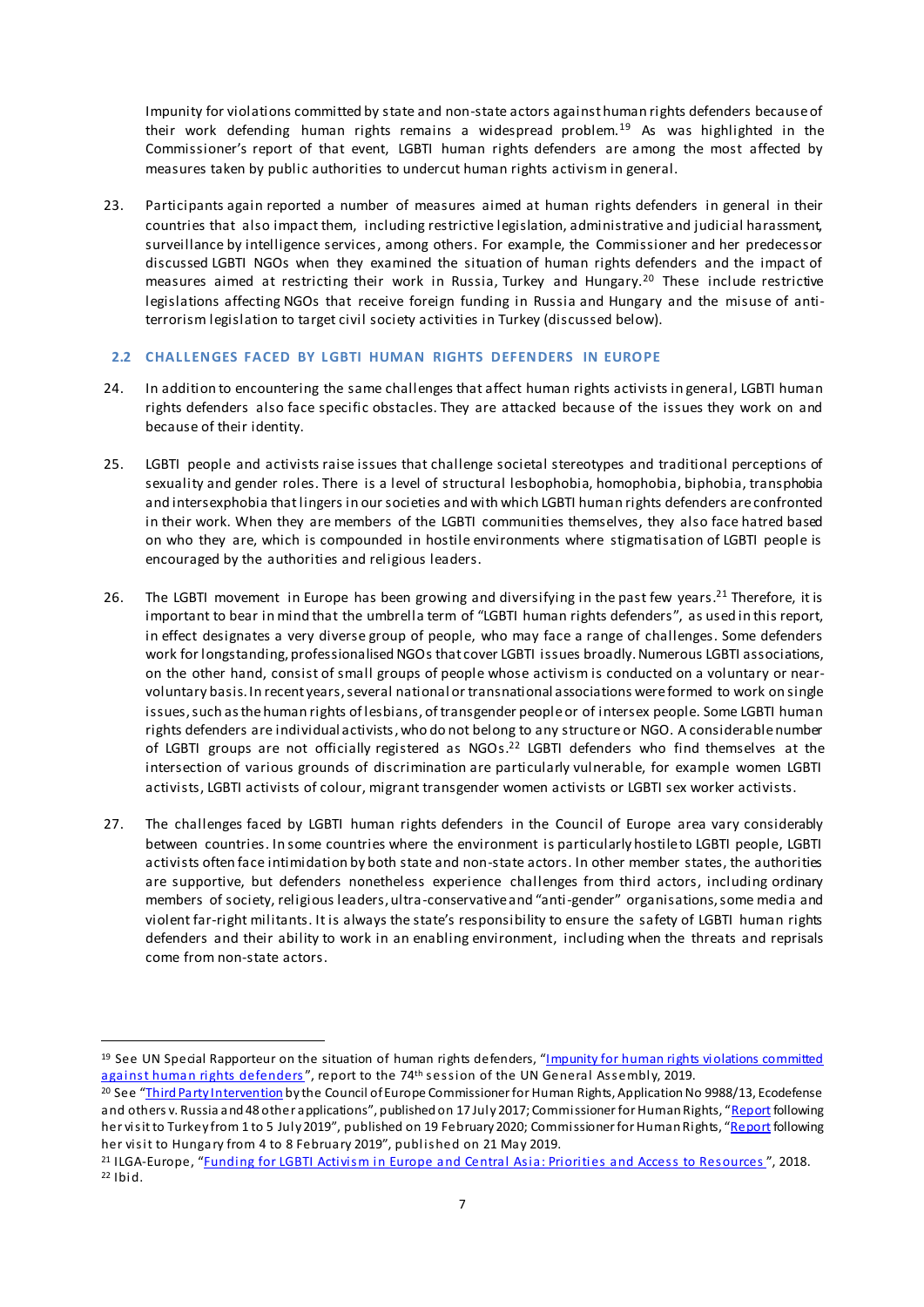#### *Physical attacks, violence, hate speech and online harassment*

- 28. LGBTI human rights defenders are confronted with virulent hatred by some members of society. They receive threats when doing their work, via letters and e-mails and on social media, including death threats and threats of sexual violence. Online hate speech and harassment of LGBTI activists is widespread in most countries of the Council of Europe and social media platforms as well as other websites do not always act effectively to remove hate messages. Some participants reported constant and coordinated abuse on social media. In its 2021 annual review, ILGA-Europe reported an online hacking attack against the websites and accounts of two LGBTI NGOs from Azerbaijan and their members.<sup>23</sup>
- 29. There have been multiple incidents of physical attacks against individual LGBTI human rights defenders. Examples publicly documented include a physical attack in August 2020 on Bekim Asani, an LGBTI activist from North Macedonia, who had received multiple threats over the years. In 2019, Lilit Martyrosian, a transgender activist in Armenia was targeted after she gave a speech in Parliament and forced to leave the country for several weeks when groups of men stalked her home, threatening to beat her up. In 2015, ILGA-Europe reported that a well-known activist in Montenegro, Stevan Milivojevic, and his organisation *LGBT Forum Progres* were attacked 19 times in a year. The Commissioner also called for the investigation of death threats against Igor Kochetkov of the Russian LGBT Network.<sup>24</sup>
- 30. LGBTI activists also face violent attacks at the events they organise, including by neo-nazi groups. There have been numerous examples in recent years of Pride marches at which organisers and participants were attacked, intimidated and sometimes beaten, for example in Kyiv (2015) and Odessa (2019), Ukraine, and Białystok, Poland (2019). In July 2021, the organisers of the second Pride March in Tbilisi, Georgia, cancelled the March following violent attacks by anti-LGBTI demonstrators and the ransacking of their office.<sup>25</sup> Also in 2021, the Pride March in Zagreb, Croatia, was attacked – something that had not happened for 10 years.<sup>26</sup>
- 31. The Commissioner was informed about community events, including conferences, meet-ups and film projections having been violently disrupted by hostile and violent members of extreme right-wing groups in some Council of Europe member states. This happened for example in Ukraine, Bulgaria, Hungary and Russia. The participants at the round-table emphasised that these extremist groups sometimes have links with wellestablished political parties. It has been further alleged that extremists in Ukraine have organised "hunting competitions", chasing LGBTI people and activists at LGBTI Pride marches and on the streets of some Ukrainian towns.
- 32. Vandalism directed at offices of LGBTI NGOs is also common. There are numerous examples from across Europe including in Austria, Bulgaria, Serbia, Spain, Lithuania, Hungary, Latvia, North Macedonia, Georgia and Ukraine of offices being vandalised, stormed and ransacked, rainbow flags pulled down, facades smeared with paint, or with anti-LGBTI stickers and graffiti. Attempts were made to set some of them on fire in some cases. In some of these countries, the same NGO offices have been repeatedly targeted.
- 33. It was reported that, in some countries, such as Russia and Poland, some LGBTI activists have started to withdraw from their public roles because they consider it too unsafe to conduct their activism.

#### *Leaks in personal data*

34. Participants alerted the Commissioner to a dangerous trend whereby the personal data of LGBTI activists are released to the public, usually on the Internet. This practice, known as doxing, entails revealing personal details about the activists, such as their name, telephone number, photos and home address,without their permission. This is done maliciously with the intention of scaring the defenders and threatening theirsafety. It was also reported that several young transgender activists havebeen targeted lately using this tactic,with

<sup>23</sup> ILGA-Europ[e, Annual Review 202](https://www.ilga-europe.org/annualreview/2021)1.

<sup>&</sup>lt;sup>24</sup> Council of Europe Commissioner for Human Rights, "Statement on threats against Igor Kochetkov, Director of the Russian [LGBT Network](https://www.facebook.com/CommissionerHR/posts/1177357629106812)", 4 February 2019.

<sup>&</sup>lt;sup>25</sup> See for example, International Partnership for Human Rights, "When the whole country is against us: failure to address hate [speech and attacks on LGBTI activists and journalists in G](https://www.iphronline.org/georgia-it-felt-like-the-whole-country-was-against-us-investigation-into-attacks-against-journalists-and-lgbtiq-activists-in-georgia.html)eorgia", November 2021.

<sup>&</sup>lt;sup>26</sup> Deutsche Welle, "[Croatia: Zagreb Pride march sees homophobic a](https://www.dw.com/en/croatia-zagreb-pride-march-sees-homophobic-attacks/a-58157432)ttacks", 4 July 2021.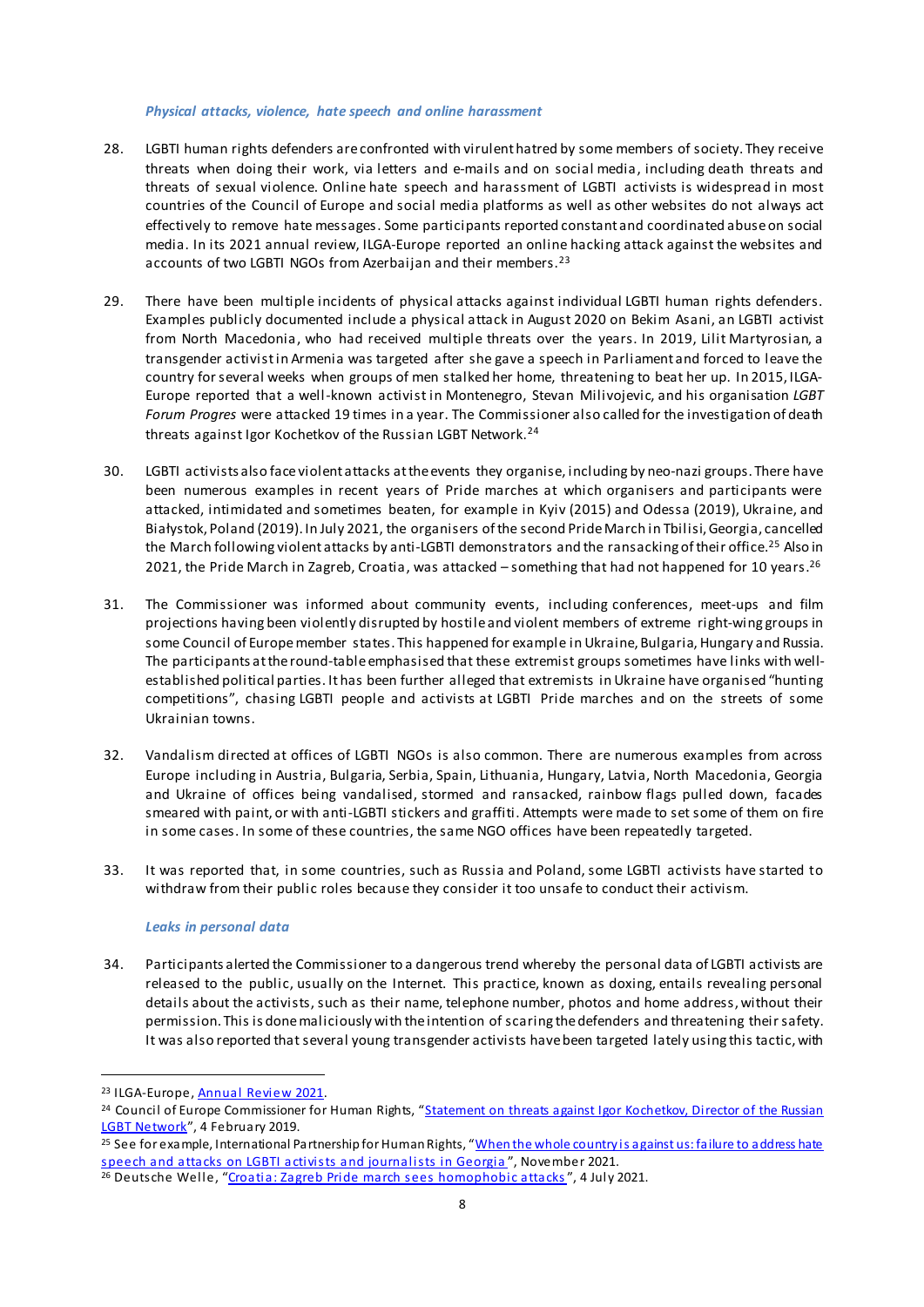their personal data and photos disclosed online to attract hate. In one of the most terrifying examples of doxing, a list of names, photos and identifying data about LGBTI people and prominent LGBTI human rights defenders was published in Russia together with a call to hunt and kill all those on the list. The website on which the list was published was later taken down, but it appears that no one has been duly prosecuted and punished. 27

#### *Stigmatisation, smear campaigns*

- 35. LGBTI human rights defenders in several countries face public campaigns denigrating them, their organisations and their work, sometimes with the explicit support of public officials and opinion formers. For example, political leaders in Armenia, Hungary, Russia, and Turkey have labelled LGBTI activists and organisations traitors and enemies of the nation who destroy national values and families. Bills undermining the human rights of LGBTI people, for example in Poland, have deployed stigmatising and offensive language equating homosexuality with paedophilia and insinuating that organisations providing sexuality education in schools are a threat to children. In Poland, an activist who put up "LGBT-free zone" signs in municipalities which had adopted anti-LGBT declarations in order to draw attention to these harmful declarations and denounce them was targeted by specious lawsuits, a smear campaign and accusations of spreading disinformation. Smear campaigns against LGBTI activists also spread on social media and in traditional media.
- 36. Stigmatisation and smear campaigns contribute to a hostile climate in society toward LGBTI activists and crimes and violence against them are likely to increase because of such campaigns.

#### *Impunity*

 $\overline{a}$ 

- 37. The participants at the round-table emphasised their concerns that the perpetrators of the serious violations discussed above, including physical violence, threats, hate speech and doxing, often enjoy complete impunity, despite repeated attempts to file complaints with the police. LGBTI human rights defenders underscored that one key impediment in some countries is the lack of national legislation prohibiting hate crimes and hate speech motivated by sexual orientation, gender identity and sex characteristics. This is the case for example in Bulgaria, Italy, Poland, Ukraine and Russia. Incidents involving attacks against LGBTI events, damage to offices or burning of rainbow flags are often either not investigated or treated as petty hooliganism or vandalism and end up not being prosecuted. To date very few member states protect intersex people by specifically prohibiting hate crimes and hate speech based on sex characteristics.<sup>28</sup>
- 38. In many instances, law enforcement authorities do not consider online threats against activists as serious enough to be investigated. Formal complaints are not acted upon. Complaints also get lost. The participants to the round-table stressed that such impunity has deleterious effects. It sends the message that LGBTI human rights defenders and their NGOs can be abused without legal consequences, which emboldens perpetrators to commit further violence. Impunity also leads to a loss of trust in the police, with LGBTI activists no longer reporting threats and violence against them, because they do not think it will yield results or for fear of facing prejudice and re-victimisation. The activists stressed that they increasingly fear for their safety, given the absence of appropriate action and protection by law enforcement authorities in some countries.

#### *Freedom of assembly and association*

39. Freedom of assembly and freedom of association, as protected in the European Convention on Human Rights, are cornerstones of an enabling environment in which human rights activism is possible. For LGBTI human rights defenders, Pride marches are an important means of increasing the visibility of LGBTI communities and of their needs. Yet there are still multiple threats to the fundamental right to freedom of assembly for LGBTI activists and people in Europe. Pride marches are still banned in some places, on grounds that they offend the majority population or that the safety of participants cannot be ensured.

<sup>&</sup>lt;sup>27</sup> Newsweek, "Russia blocks "Saw"-inspired website that reports LGBT people, encourages them to be hunted down and [tortured](https://www.newsweek.com/russia-saw-website-lgbtq-exposed-personal-data-hunted-attacked-chechnyas-comeback-1450133)", 19 July 2019.

<sup>&</sup>lt;sup>28</sup> Belgium, Greece and Malta have legislation prohibiting hate crimes on the basis of sex characteristics, and Belgium and Greece prohibit hate speech based on sex characteristics.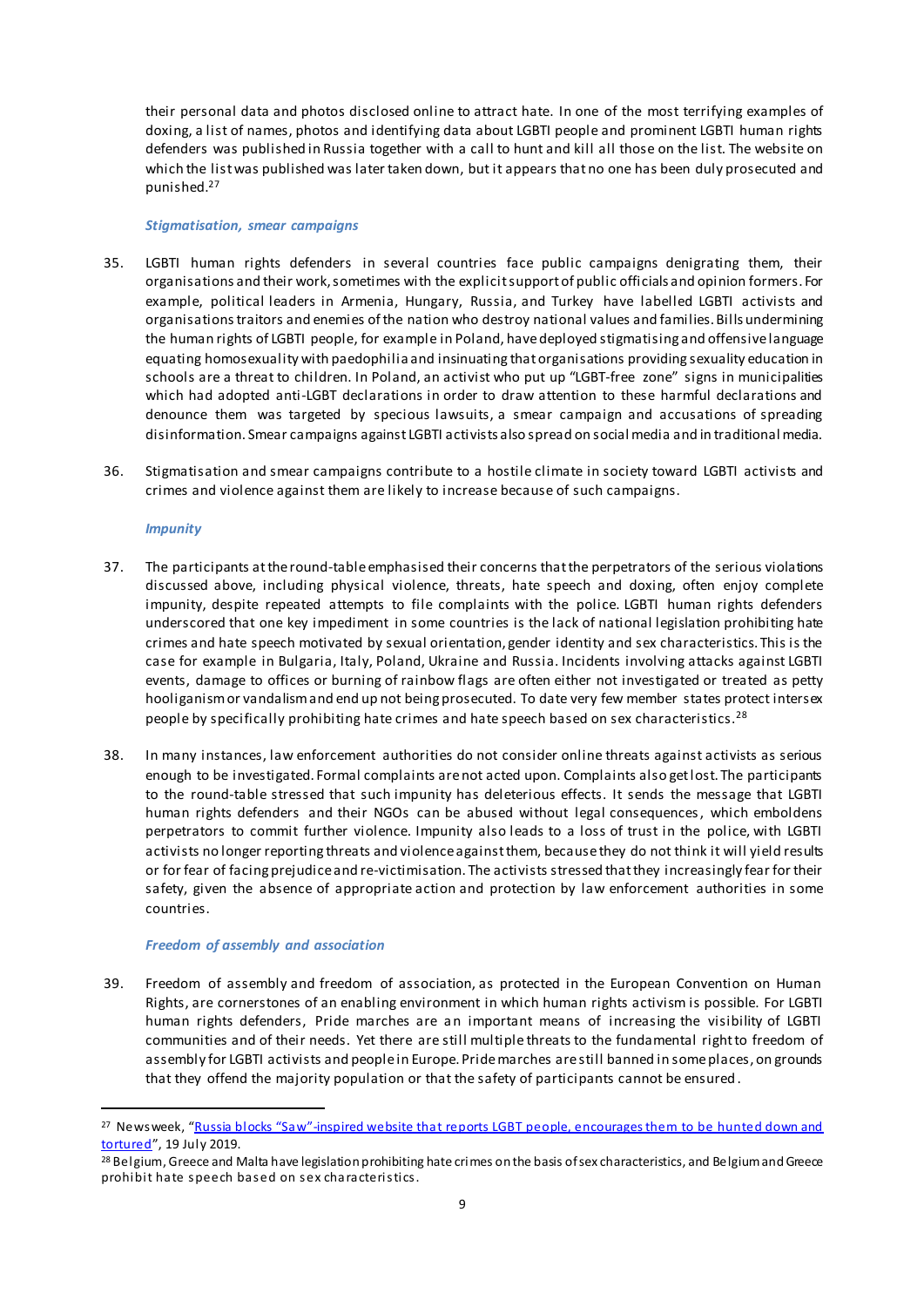- 40. In Turkey, for example, the local authorities in Istanbul started prohibiting Pride marches in 2015, citing concerns for the safety of participants in the march, given the opposition voiced by other segments of society.<sup>29</sup> There are numerous examples across Europe of local authorities denying permission for Pride marches as a hostile signal, even if courts later overturn the bans. This happened recently in the city of Kaunas in Lithuania,<sup>30</sup> for example, and in several cities in Poland.<sup>31</sup> In Poland, in October 2021, the Parliament voted to proceed with the examination of a bill introduced by a group of citizens, labelled the "Stop LGBT bill", which proposes to amend the country's law on assemblies in a manner that could result in banning the holding of Pride marches; the bill remains pending before Parliament.<sup>32</sup> The ECtHR has repeatedly found that Pride bans on the grounds cited above, as well as the failure to protect Pride marches from attacks by non-state actors, constitute a violation of the right to freedom of assembly.<sup>33</sup>
- 41. Apart from formal bans, authorities also use other means to dissuade the holding of Pride marches, such as failing to respond to applications for administrative registration,<sup>34</sup> refusing to conduct proper security assessments or stating publicly that no protection will be provided by police at the march, as was done in Tbilisi, Georgia, in 2019.<sup>35</sup> In Turkey, unregistered peaceful Pride marches have repeatedly been violently dispersed by police, including with tear gas.<sup>36</sup>
- 42. While the possibility ofregistering LGBTI associations can usually be freely enjoyed across Council of Europe member states, at least one case having reached the ECtHR related to the refusal to register three LGBTI groups in Russia. In their submission, the Russian authorities explained that registration had been refused in order to prevent social or religious hatred and disorder. Finding a violation of the right to freedom of association of a discriminatory nature, the ECtHR stressed that state authorities have a positive obligation to guarantee the proper functioning of associations.<sup>37</sup>
- 43. LGBTI NGOs in some countries face important administrative obstacles in their daily functioning due to restrictive legislations targeting civil society organisations in general. One example is the application of the so-called "foreign agents" law to LGBTI NGOs in Russia. The law, among other things, introduces burdensome financial reporting and an obligation to pejoratively self-label for NGOs receiving even modest funding from abroad. LGBTI NGOs are particularly vulnerable, given the unlikelihood of them receiving national or local funding in the Russian Federation. Numerous LGBTI NGOs have been declared "foreign agents" over the years. Amendments adopted in 2020 extend the status of "foreign agent" to individuals associated with or receiving small grants from an NGO with that label.<sup>38</sup> This creates new impediments for LGBTI NGOs in the country. Indeed, NGOs with national reach or located in bigger cities have carried out their activities in remote parts of Russia with the assistance of local activists, who were provided with humanitarian assistance or small grants. These individuals are themselves now subject to strenuous financial reporting. Failure to comply is punishable by heavy fines and criminal prosecution.
- 44. Another example concerns Law No7262 on Preventing the Financing and Proliferation of Weapons of Mass Destruction, amending several other laws, which entered into force in Turkey on 31 December 2020. The law gives the authorities broad powers for controlling the functioning of NGOs, including replacing members with appointed trustees and overseeing and blocking fundraising activities. It also allows civil servants to

<sup>&</sup>lt;sup>29</sup> Council of Europe Commissioner for Human Rights, "Commissioner [Muižnieks criticises ban of Istanbul Pride](https://www.coe.int/en/web/commissioner/-/commissioner-muiznieks-criticises-ban-of-istanbul-pride)", 26 June 2017.

<sup>&</sup>lt;sup>30</sup> Liberties, "[Lithuanian Pride March goes ahead despite local efforts to restrict freedom of ass](https://www.liberties.eu/en/stories/lithuania-lgbt-pride-celebration-despite-restrictions/43766)embly", 5 October 2021. 31 Council of Europe Commissioner for Human Rights, "Memorandum on the Stigmatisation of LGBTI people in Poland", op. cit., para. 52

<sup>32</sup> Euractiv, "[Poland, a LGBT-free zon](https://www.euractiv.com/section/politics/short_news/poland-a-lgbt-free-zone/)e?", 21 October 2021.

<sup>33</sup> See, for example, *[Genderdoc-M v. Moldova](https://hudoc.echr.coe.int/eng#{%22fulltext%22:[%22genderdoc%22],%22itemid%22:[%22001-111394%22]})*, Application no 9106/06, 12 September 2012; *[Identoba and Others v. Georgia](https://hudoc.echr.coe.int/eng#{%22itemid%22:[%22001-154400%22]})*, Application no 73235/12, 12 August 2015; *[Alekseyev and Others v. Russia](https://hudoc.echr.coe.int/eng#{%22itemid%22:[%22001-187903%22]})*, Application no 14988/09 and 50 others, 6 May 2019. <sup>34</sup> Civil Rights Defenders, "LGBTI People in Bosnia and [Herzegovina denied freedom of assembl](https://crd.org/2018/04/17/lgbt-people-in-bosnia-and-herzegovina-denied-freedom-of-assembly-again/)y again", 17 April 2018.

<sup>&</sup>lt;sup>35</sup> Gay Star News, "[Stonewall 50: Police refuse to protect Pride after violence in G](https://www.gaystarnews.com/article/stonewall-50-police-refuse-to-protect-pride-goers-after-threats-of-violence-in-georgia/)eorgia", 7 June 2019.

<sup>&</sup>lt;sup>36</sup> For example, Reuters, "[Turkish police fire tear gas to disperse Pride ma](https://www.reuters.com/world/middle-east/turkish-police-fire-tear-gas-disperse-pride-march-istanbul-2021-06-26/)rch in Istanbul", 26 June 2021. 37 European Court of Human Rights, "[Case of Zhdanov and others v. Russia](https://hudoc.echr.coe.int/eng#{%22itemid%22:[%22001-194448%22]})", Application nos. 12200/88 and 2 others, 16 October 2019.

<sup>38</sup> For more information about the Russian "foreign agents" laws, including the amendments adopted in 2019, 2020 and 2021, see th[e Opinio](https://u7061146.ct.sendgrid.net/ls/click?upn=4tNED-2FM8iDZJQyQ53jATUen2GAgJA8yiRO4LUZFN68u2YWlmPREqvrM3KDjFxNZ8IRnqfjdkA0ZE-2BZqQZbGfugtuvOjCcpnG9mbWkU3KBWU-3DnJhA_WnOTQN3ryhDAH6QOfRZjatHsYr8uGXio16etKWKm0bqETZr23aLpsGcjC6z8ZZ29D4btJiy07VgLmRQD5d1St-2FOsx5usnofK77dqa94OgAX12WCEsS0jSKbBTzc3B8dwn7IuBNsz9wmZn3cPy9E68-2BuozWWCnVPre640q7-2F9jM3qtuUZj-2BIMp3eU-2B8Mz88zeRH7FOs6alIUwH-2FyLzzQFLtJ27knb6jBTne8i67mGNcBjdZLKXLmq-2BZpcEWWi30zUhCqBbA9Vamik5x1gCNPoQAOTyWcCagHyOgmZsFCLkj6IclRzv7KqFYnB8RaGy5-2BTBzasn50soP2X3dEED3phyQhikf14pmPkophzXqbP9Ns-3D)n by the Council of Europe Venice Commission, released on 7 July 2021.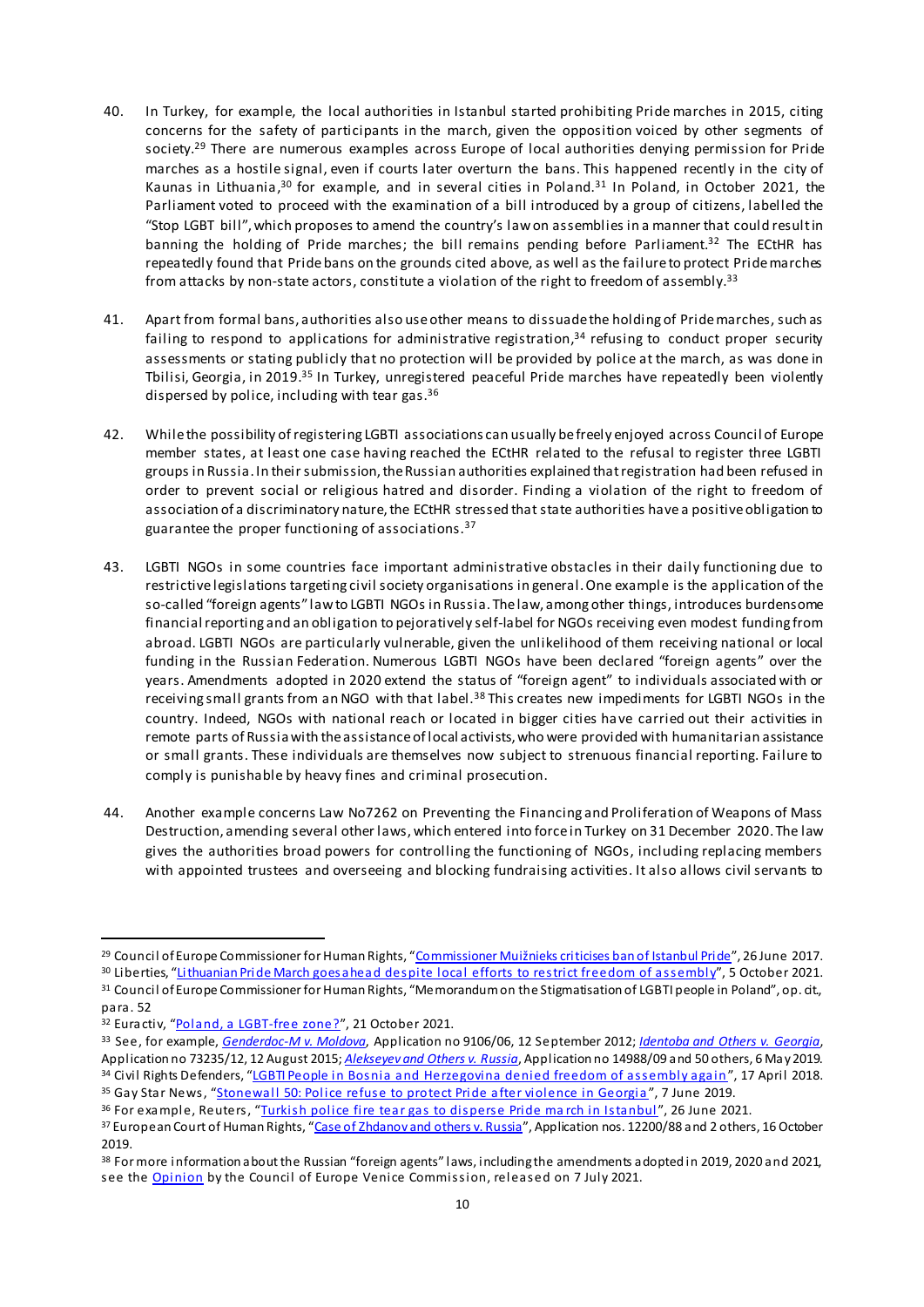conduct audits and inspections of NGOs, without clear criteria. <sup>39</sup> As pointed out by NGO representatives, such audits represent a great amount of work for the organisations concerned and paralyse their functioning. They also stressed that when an NGO is audited, its donors and collaborators are audited too. The Commissioner learned during the round-table on 9 February 2021, that six LGBTI NGOs had already been designated for such administrative audits.

#### *Freedom of expression and criminalisation of LGBTI issues*

- 45. Another key impediment to LGBTI activists in their work is the criminalisation of information concerning LGBTI issues. A so-called anti-"LGBTI propaganda" law prohibiting the dissemination of information about LGBTI issues among minors in the public sphere and in schools ha s been in place in Russia since 2012. Some legal provisions limiting the dissemination of LGBTI information have also been applicable for several years in Lithuania.<sup>40</sup> In June 2021, Hungary adopted a law prohibiting the dissemination of information about LGBTI issues among minors. <sup>41</sup> Reasons put forward for promoting these laws often include protecting children from inappropriate content and the right of parents to educate their children according to their own beliefs. These laws, by effectively eliminating information about LGBTI people in the mainstream, increase stigma and hate against LGBTI people in society. In the case of *Bayev v. Russia,* which concerns the regional and federal legislations in Russia prohibiting the "promotion of non-traditional sexual relations among minors", the ECtHR has found a violation of the right to freedom of expression, affecting LGBTI people in a discriminatory way. 42
- 46. On grounds that children may come across the information, anti-"LGBTI propaganda" laws are in effect used to eliminate publications from the public sphere, including online content, posters, video and TV material, as well as events such as Pride marches. Several LGBTI activists have been fined and prosecuted for their work under the Russian anti-"LGBTI propaganda" lawover the years. <sup>43</sup> It was also reported during the roundtable discussions that LGBTI organisations and companies in Hungary have received warnings or been fined for publishing materials featuring LGBTI content. Bills mirroring the Russian anti-"LGBTI propaganda" law have been examined by parliaments, without being adopted, including in Armenia, Latvia, Poland, Ukraine, Moldova and most recently Slovakia, for example.
- 47. The Commissioner has previously expressed concern about attempts made in several member states to discontinue or even to criminalise the provision of comprehensive sexuality education covering LGBTI issues in schools.<sup>44</sup> For example, in 2019, a bill labelled "Stop Paedophilia" was put forward in the Polish Parliament by a group of citizens. It envisaged the introduction of harsh penalties, including possible imprisonment, for anyone operating in the educational context or on school premises who "promotes or approves of the undertaking by a minor of sexual intercourse or any other sexual act"; the bill remains pending in Parliament.<sup>45</sup> LGBTI NGOs often teach modules of comprehensive sexuality education programmes dedicated to LGBTI issues and are directly impacted by such trends.

#### *Police, judicial harassment*

 $\overline{a}$ 

48. Police and judicial intimidation of LGBTI human rights defenders is a problem in some countries. In Turkey and Russia, organisers and participants at unregistered Pride Marches and other demonstrations have

<sup>&</sup>lt;sup>39</sup> For more information on the law, see Council of Europe Commissioner for Human Rights[, Letter to the Turkish authorities,](https://rm.coe.int/letter-to-mr-suleyman-soylu-minister-of-interior-of-the-republic-of-tu/1680a18d4c) 25 February 2021.

<sup>40</sup> Parliamentary Assembly of the Council of Europe, Resolution 1948, "Tackling Discrimination on the grounds of sexual [orientation and gender identity](http://assembly.coe.int/nw/xml/XRef/Xref-XML2HTML-en.asp?fileid=20010)", 2013; Council of Europe Commissioner for Human Rights, "Silencing voices against homophobia [violates human righ](https://www.coe.int/en/web/commissioner/-/silencing-voices-against-homophobia-violates-human-righ-1)ts", 2012.

<sup>41</sup> Council of Europe Commissioner for Human Rights, "Commissioner Mijatović urges Hungary's Parliamentarians to reject draft [amendments banning discussion about sexual and gender identity and](https://www.coe.int/en/web/commissioner/-/commissioner-mijatovic-urges-hungary-s-parliamentarians-to-reject-draft-amendments-banning-discussion-about-sexual-and-gender-identity-and-diversity) diversity", 14 June 2021.

<sup>42</sup> *[Bayev and Others v. Russia](https://hudoc.echr.coe.int/eng#{%22fulltext%22:[%22bayev%22],%22documentcollectionid2%22:[%22GRANDCHAMBER%22,%22CHAMBER%22],%22itemid%22:[%22001-174422%22]})*, Application no 67667/09 and 2 others, 13 November 2017.

<sup>43</sup> See for example, Reuters, "[Russian LGBT activist fined for 'gay propaganda' family](https://www.reuters.com/article/us-russia-activist-court-idUSKBN24B2IY) drawings", 10 July 2020.

<sup>44</sup> Council of Europe Commissioner for Human Rights' human rights comment "Comprehensive Sexuality Education protects children and helps build a safer, inclusive society", op. cit.

<sup>45</sup> Council of Europe Commissioner for Human Rights, "Memorandum on the Stigmatisation of LGBTI people in Poland", op. cit., para. 42.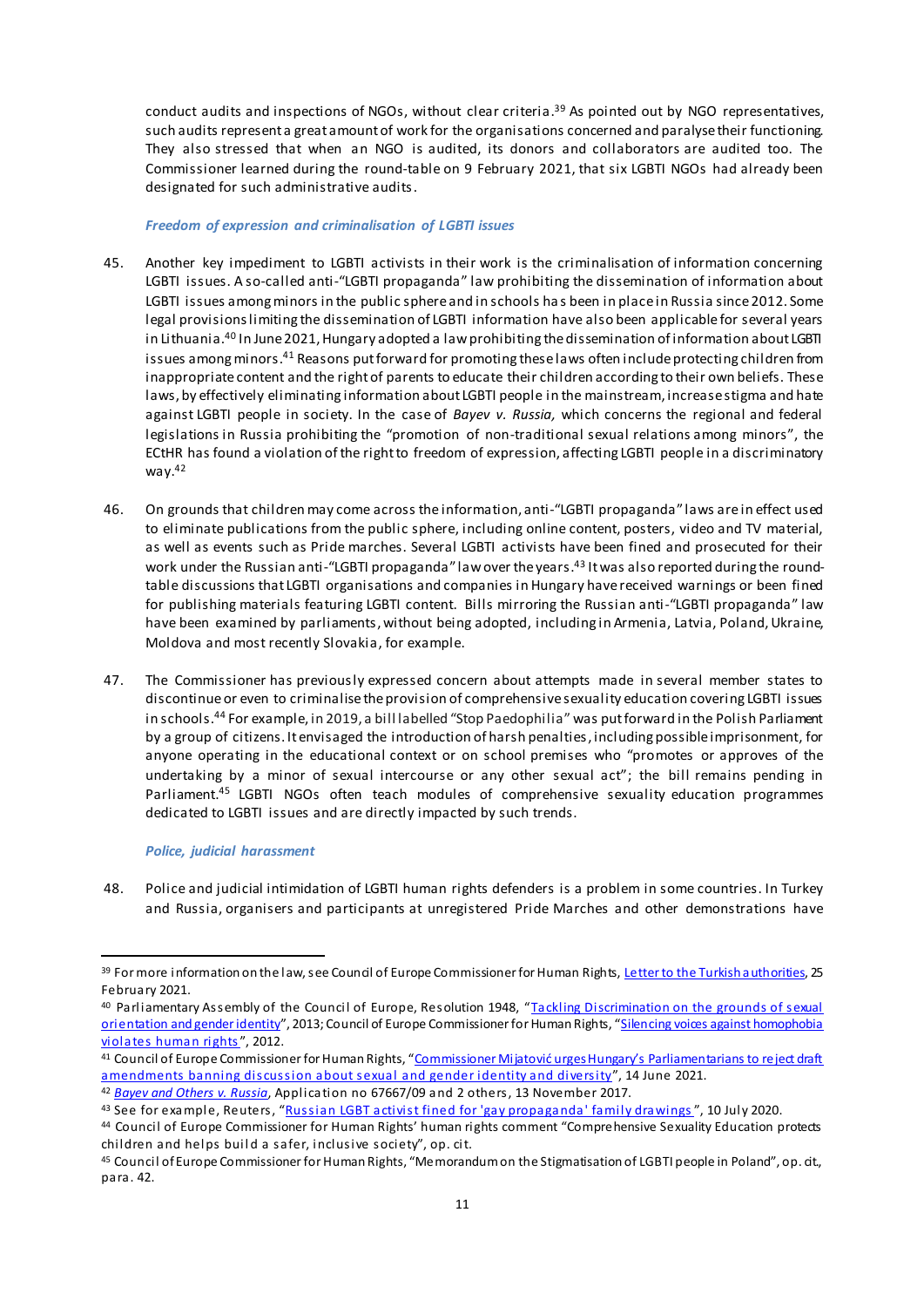reportedly been arrested, humiliated while in custody, and threatened with legal action. This has had a chilling effect on LGBTI activists, who fear for their physical and legal safety when attending public events. The Commissioner was told that between October 2020 and the round-tableon 9 February 2021, 143 Polish LGBTI people and activists were arrested at unregistered demonstrations that took place while gatherings were prohibited because of the COVID-19 pandemic. The Polish Commissioner for Human Rights, as National Prevention Mechanism, visited individuals held in policecustody and reported that activists were sometimes held for up to 24 hours and made to undress completely for searches, in some cases multiple times.<sup>46</sup>

- 49. LGBTI activists further mentioned legal actions aimed at dissuading them from their activism. For example, it was reported that in Hungary, participants in Pride marches were unjustly charged with criminal offences such as sexual violence or bodily abuse simply for putting a hand on anti-LGBTI protestors. In Turkey, 18 students and a professor from METU university were prosecuted for participating in an unauthorised march on campus in May 2019. Although they were finally acquitted in October 2021, the trial was postponed repeatedly, dragging on for a long period of time and creating anguish and a chilling effect for others. 47
- 50. Finally, some LGBTI activists also face abusive complaints aimed at intimidating and silencing them and diverting their time and resources (strategic lawsuits against public participation – SLAPPs). For example, in Poland, LGBTI human rights defenders who drew attention to the anti-LGBT declarations and family charters adopted by certain local governments faced defamation lawsuits by ultra-conservative groups and some local municipalities.

#### *Lack of access to policymakers*

51. Participants from several countries mentioned that a key impediment in their work is the lack of access to policymakers. In Bulgaria, for example, LGBTI NGOs were said to be "invisible" for national state institutions. It was reported that these NGOs are not invited to general consultations with civil society, and not asked for their views regarding policies that directly affect LGBTI people. In some countries, the absence of contact between LGBTI human rights defenders and public institutions is the result of a hostile attitude on the part of the authorities. In others, such absence of communication may be structural and originate from either a lack of awareness of LGBTI issues on the part of public officials or from a lack of formal tools and structures to facilitate such cooperation, as pointed out in a 2016 report by the EU Fundamental Rights Agency on "Challenges to achieving equality for LGBT people".<sup>48</sup>

#### *Insufficient funding*

- 52. There is a structural lack of funding for LGBTI NGOs overall in Europe. The problem has only worsened in recent times owing to the COVID-19 pandemic. There is a tendency among donors to focus available funding on LGBTI NGOs located outside Europe.
- 53. In countries where the public authorities are hostile to the human rights of LGBTI people, it is highly unlikely that LGBTI NGOs will obtain public funding. In those countries, such funding is sometimes used instead to finance overtly homophobic initiatives and organisations, as the Commissioner documented for example in her Memorandum on Poland.<sup>49</sup> It was stressed that, within the limited amount of funding available overall, it is most difficult for NGOs representing lesbians, trans and intersex people to secure funds.
- 54. The activists also reported several problems with the way in which funding is being disbursed. First, donors tend to fund projects but do not allocate structural funding to help consolidate the organisations and their staff. The time-limited nature of projects means that activists must constantly be on the look-out for new

<sup>46</sup> Council of Europe Commissioner for Human Rights, "Memorandum on Stigmatisation of LGBTI people in Poland", op. cit.

<sup>47</sup> See for example, European Pride Organisers' Association, "METU Pride acquittal is good news, but it should never have got [this far](https://www.epoa.eu/metu-pride-acquittal-is-good-news-but-it-should-never-have-got-this-far/)", 8 October 2021; Council of Europe Commissioner for Human Rights, "Letter to the Turkish authorities on the stigmatisation of LGBTI people", op. cit.

<sup>48</sup> Fundamental Rights Agency of the European Union, "Professionally speaking: challenges to achieving equality for LGBT [people](https://fra.europa.eu/en/publication/2016/professionally-speaking-challenges-achieving-equality-lgbt-people)", 16 March 2016.

<sup>49</sup> Council of Europe Commissioner for Human Rights, "Memorandum on the Stigmatisation of LGBTI people in Poland", op. cit. paragraphs 32-33.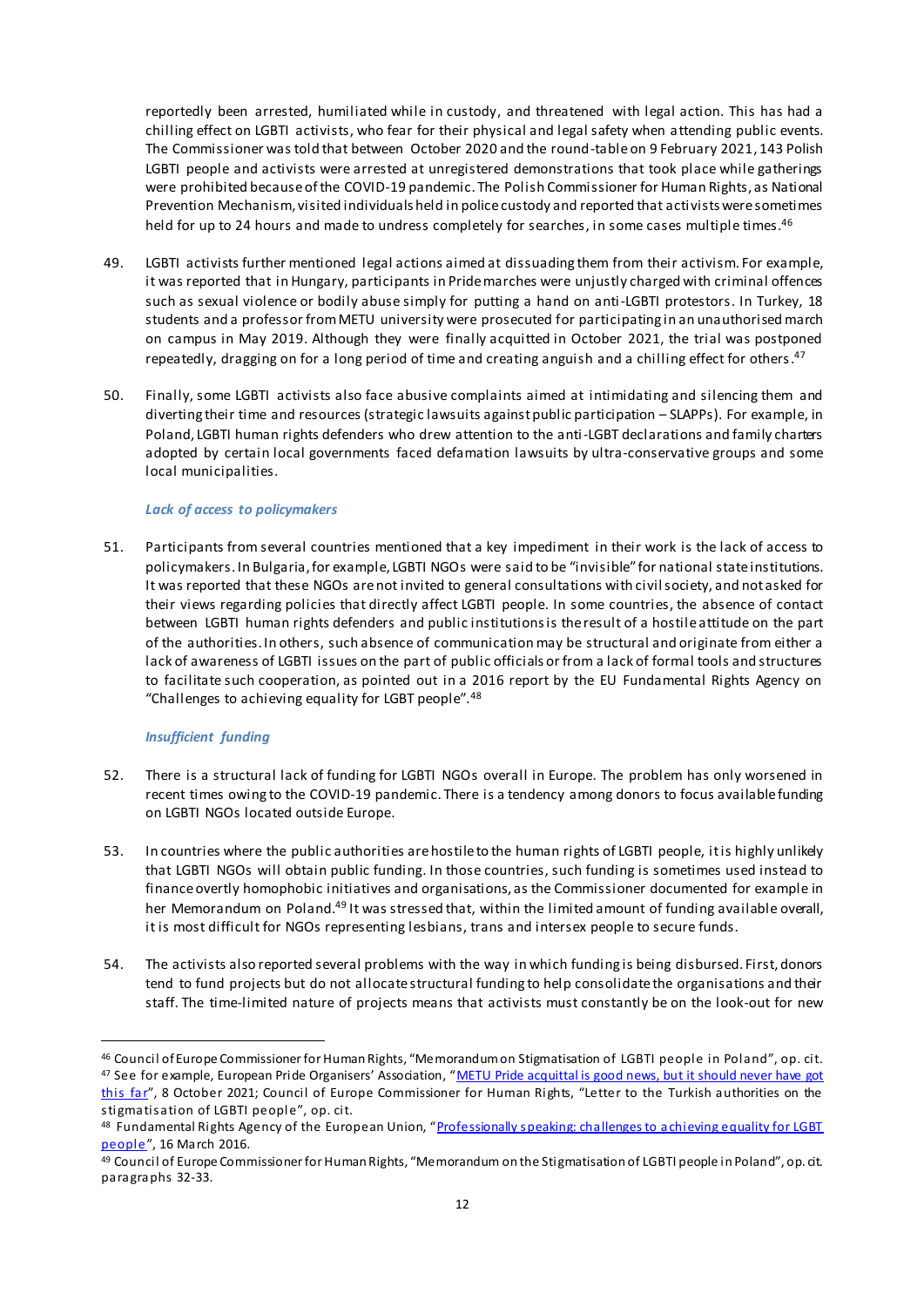funding and it is difficult to make LGBTI NGOs sustainable.A lack of flexibility was also reported on the part of donors, as well as the fact that they do not focus on the priorities identified by LGBTI activists.<sup>50</sup> It was reported, for example, that it had not been possible for an LGBTI organisation to secure funding for ongoing work with LGBTI older people.

55. Some local or grassroots LGBTI organisations are too small to access grants with certain requirements or burdensome reporting. Groups that are not formally registered as NGOs have difficulties accessing any kind of funding. In an environment of scarce resources, there is a risk of competition and tensions between LGBTI NGOs. To help tackle some of these issues, regional NGOs such as ILGA-Europe and the Eurocentralasian Lesbian Community (EL\*C) provide re-granting for smaller, local and unregistered groups. Overall, the activists were worried that there will be reduced funding available for civil society in general in the post-COVID-19 period, and that those representing minorities such as LGBTI people may be hit even har der.

#### *Burnout, despair*

 $\overline{a}$ 

- 56. The current context, ongoing attacks and hatred, as well as the decreased opportunities to meet for community support during the pandemic have had damaging effects on LGBTI human rights defenders' wellbeing and mental health. Many activists work on a volunteer basis, combining their activism with a day -job, and working around the clock. It was reported that many defenders experience burn out. Some activists leave their country or stop their activism in the face of the hardships experienced.
- 57. Some LGBTI activists have sometimes turned to desperate means of action, especially when they have had to endure indifference and inaction on the part of the national authorities. In Spain, for example, some transgender activists and family members of transgender children went on hunger strike to draw the attention of the authorities to the need to move forward with a bill on legal gender recognition.
- 58. LGBTI NGOs have embarked on developing support strategies to assist LGBTI activists facing hardship. For example, the NGO Campaign Against Homophobia (*Kampania Przeciw Homofobii*, "KPH") in Poland started a programme aimed at providing legal and psychological support to local LGBTI activists who face prosecution and harassment because of their work defending the human rights of LGBTI people. ILGA-Europe provides funding to several LGBTI NGOs, for example in Georgia, to help them develop organisational strategies to deal with burnout and anxiety and improve the well-being of their staff. $^{51}$

#### <span id="page-12-0"></span>**3 THE COVID-19 PANDEMIC: AGGRAVATING IMPACT AND ADAPTABIL ITY OF L GBTI HUMAN RIGHTS DEFENDERS**

- 59. The COVID-19 pandemic has worsened the situation of LGBTI human rights defenders in many of the fields discussed above. Teleworking and lockdowns mean that most of the work has moved to the online space, with more daily exposure to online harassment, hate speech, or surveillance. Isolation, the impossibility of attending community events and intense work schedules have taken their toll on the well-being and mental health of many activists.
- 60. In addition, many LGBTI NGOs have had to worry about their funding because they are unable to carry out the funded projects because of the pandemic and some donors resist re-purposing the funds. Opportunities for fundraising, such as Pride events and marches, have been cancelled. Participants observed that in some countries, the pandemic seems to have been used as an excuse to ban LGBTI events and marches specifically, even though the organisers had undertaken to respect the sanitary measures in place. Access to policymakers overall has been made harder because of lockdowns. In Hungary, as explained above, the government adopted measures adversely affecting LGBTI people during peaks of the pandemic. Given the pandemic and associated restrictions, the activists could not organise demonstrations or conduct other kinds of advocacy to alert public opinion and resist the government's proposals.

<sup>50</sup> ILGA-Europe, "Funding for LGBTI Activism in Europe and Central Asia: Priorities and Access to Resources ", 2018, op. cit. 51 ILGA-Europe, th[e Frontline Podca](https://www.ilga-europe.org/frontline-podcast)st, "The LGBTI Activist Challenge", 22 October 2021.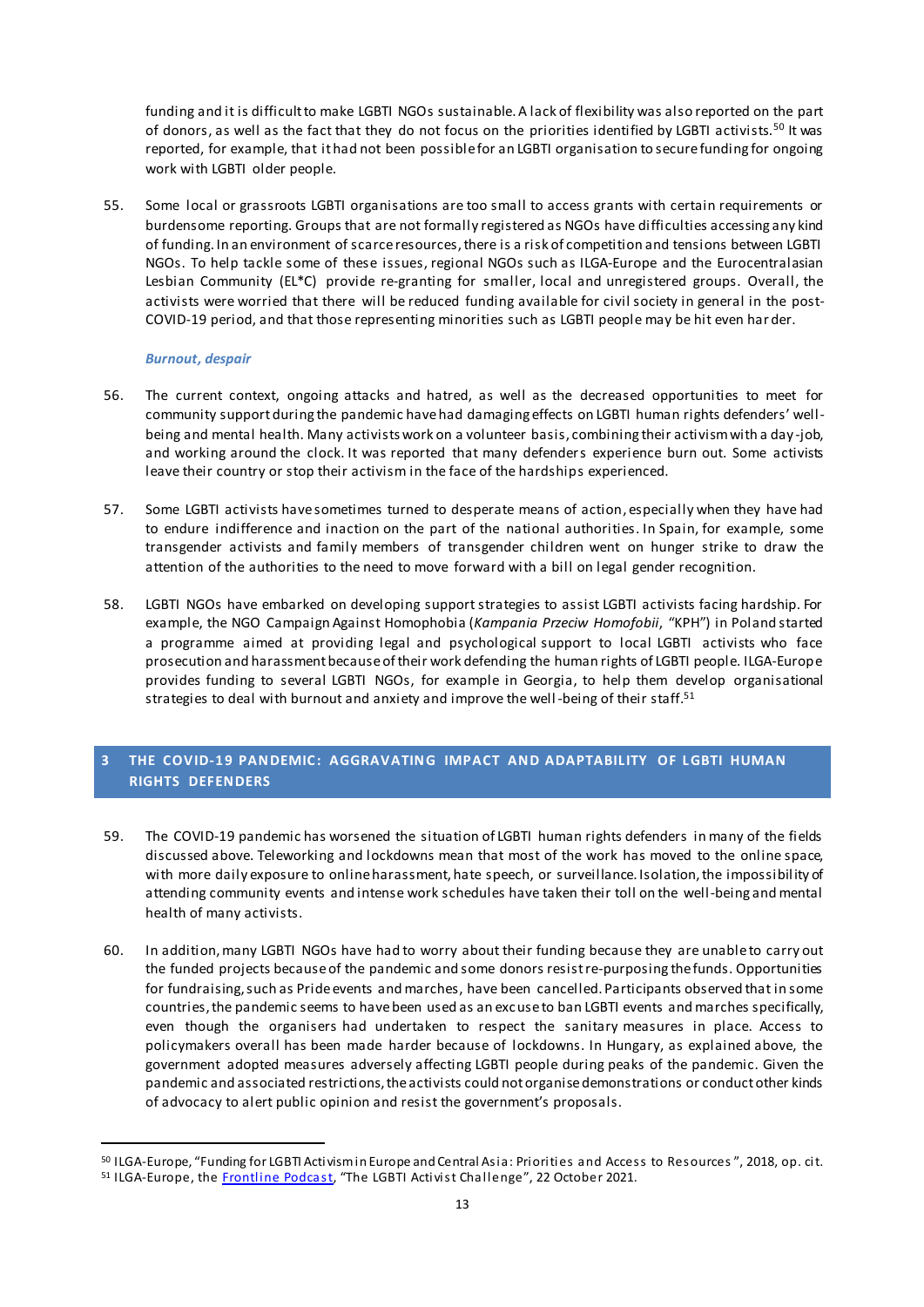- 61. LGBTI human rights defenders experience heightened challenges at the very time when they are needed more than ever by the LGBTI communities they seek to represent and assist. The COVID-19 pandemic had a negative impact on some members of LGBTI communities across Europe. As also documented by the United Nations (UN) Independent Expert on Sexual Orientation and Gender Identity,<sup>52</sup> the pandemic has considerably increased the vulnerability of LGBTI people who were already disadvantaged because of existing prejudices and intolerance in society and their unequal access to human rights.
- 62. Young LGBTI people are particularly vulnerable owing to the lockdowns and the risk of being forced to stay at home in cases where they live with unsupportive family members. They experience heightened risks of domestic violence, depression and anxiety, as well as homelessness. School closures mean a loss of access to extra-curricular support activities that may exist, such as LGBTI clubs. In Finland, for example, a national working group on the impact of COVID-19 on children proposed that the LGBTI competences of national services needed to be considerably increased. Older LGBTI people tend to live alone and are therefore at greater risk of being socio-economically vulnerable. LGBTI families with no access to legal recognition of their family relationships have been affected by movement restrictions introduced between and inside countries because of the pandemic.
- 63. LGBTI people are sometimes unable to access support activities organised by LGBTI NGOs online because of digital poverty. Mental health issues and suicide rates were reported to have increased in many places. LGBTI people who rely on the informal economy to make a living, including sex workers, are particularly badly affected, having no access to government support and having lost all means of subsistence. With the suspension of many state services at some point during the pandemic, LGBTI asylum seekers could not access asylum procedures. In Turkey, Ukraine and Poland, high-profile religious figures blamed the COVID-19 pandemic on LGBTI people, thus further encouraging stigmatisation and violence against them in society.
- 64. There is a lack of data in Europe about the human rights situation of lesbians. A survey conducted by the Eurocentralasian Lesbian Community (EL\*C) showed that lesbians are struggling in a specific way from the COVID-19 crisis because, as women and LGBTI persons, they are often in more precarious jobs.<sup>53</sup> Intersex people experienced several areas of hardships, including mental health issues, barriers to needed medical care (specialised appointments cancelled, or exacerbated anxiety due to previous bad experiences with medical care related to their intersex status) and considerable loss in incomes, when respondents were already in a difficult financial situation.<sup>54</sup> Transgender people have been particularly vulnerable to the COVID-19 virus because of comorbidities resulting from underlying health conditions and discrimination in the health sector. They also suffer from severe socio-economic effects, especially those active in the informal economy and migrants. Transgender people from various countries reported problems during the pandemic in accessing trans-specific health care. Quarantines, curfews and movement restrictions sometimes led to discriminatory profiling by police or served as an excuse for crackdowns on sex workers, some of them transgender people.<sup>55</sup>
- 65. The vulnerability of some members of the LGBTI communities has not been identified in governments ' response to the pandemic and they have reportedly been left out of special governmental support measures. In many countries, LGBTI NGOs are not involved in state consultations on the COVID-19 response. Furthermore, given the shift in priorities due to the sanitary crisis, pending legislative proposals to increase human rights safeguards for LGBTI people were either shelved or delayed in several member states.
- 66. In the face of these various impacts, LGBTI human rights defenders reported that they had taken measures to adapt their work to changed circumstances and needs. They had mobilised to document the impact of COVID-19 on their communities and to alert policymakers at the national and international level. They had also moved many of their services online, including community meetings and psychological support. COVID-

<sup>52</sup> UN Independent Expert on Protection against Violence and Discrimination based on sexual orientation and gender identity, "Violence and Discrimination based on sexual orientation and gender identity during the coronavirus disease (COVID-19) pandemic", [A/75/258](https://undocs.org/A/75/258), 28 July 2020.

<sup>53</sup> Eurocentralasian Lesbian Community (EL\*C), "[Resistance as a Way of Living: Lesbian Lives through the COVID-19 Pandemic](https://europeanlesbianconference.org/resistance-as-a-way-of-living-lesbian-lives-through-the-covid-19-pandemic/)", 29 June 2021.

<sup>54</sup> Organisation Intersex International Europe, "[Covid-19 Survey R](https://oiieurope.org/covid-19-survey-report/)eport", 9 December 2020.

<sup>&</sup>lt;sup>55</sup> TGEU, "[Impact assessment: COVID-19 and trans people in Europe and cent](https://tgeu.org/covid19-and-trans-people-in-europe-and-central-asia/)ral Asia", January 2021.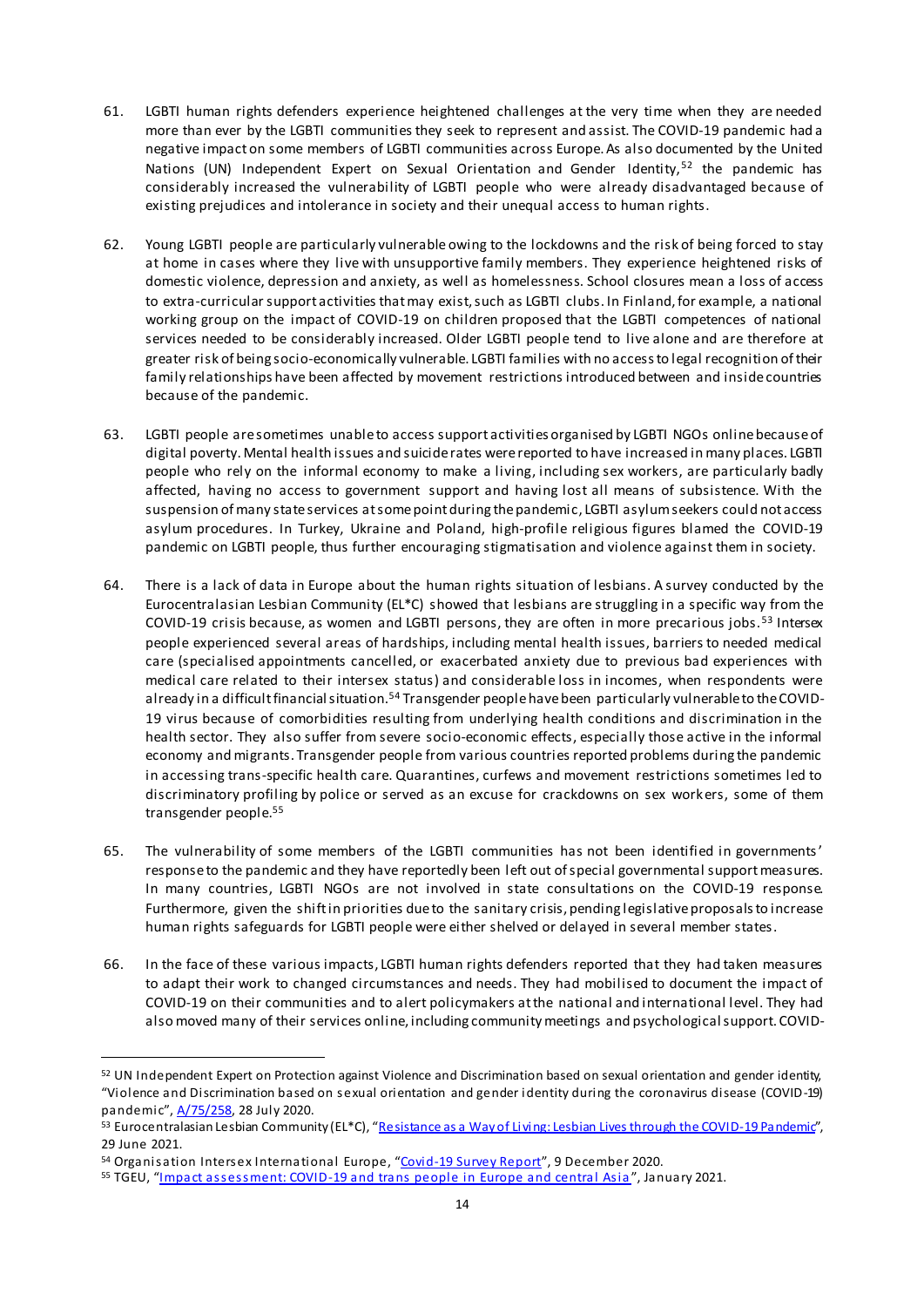19 had made it necessary for many LGBTI organisations to shift their activities from policy advocacy work to humanitarian assistance directed at those most vulnerable. Such changes require remarkable adaptability and creativity on the part of LGBTI activists.

67. While refocusing activities on the immediate survival needs of community members was indispensable given the socio-economic impact of the pandemic, it also meant that LGBTI human rights defenders' time and resources were diverted from addressing the increasing negative rhetoric and legislative attacks discussed in section 1 above.

#### <span id="page-14-0"></span>**4 CONCL USIONS AND RECOMMENDATIONS**

- 68. The rising attacks against LGBTI people and their human rights across Europe represent a worrying trend. Many of the gains made in the past two decades in increasing the visibility, acceptance and nondiscrimination of LGBTI people now stand under threat. It is imperative that member states quickly take action to curb these trends and to ensure that LGBTI people can enjoy their human rights without discrimination.
- 69. Many of the challenges reported by LGBTI human rights defenders from many different countries reveal clear patterns and similarities, which are spreading and repeating from one member state to another – rather than isolated incidents confined to specific countries.
- 70. The COVID-19 pandemic has harshly affected some members of the LGBTI communities who were already disadvantaged because of existing discrimination and unequal access to human rights. The pandemic has highlighted the importance of increasing efforts to ensure the fulfilment of LGBTI people's civil and political rights and economic and social rights, including the right to health, the right to an adequate standard of living, the right to housing, the right to education and the right to work.
- 71. The Commissioner salutes the relentless courage, resolve and creativity with which LGBTI human rights defenders stand up against these negative developments and continue to promote and protect the human rights of LGBTI people. At the same time, LGBTI activists are under increasing attack in Europe today. These risks vary between member states and are particularly pronounced and serious in countries where governments are openly pursuing anti-LGBTI policies.
- 72. The present report illustrates the severity of the problems faced by LGBTI human rights defenders in Europe. These problems are having a deleterious effect on activism, with some activists giving up their work entirely or having to stop being visible.
- 73. Considering the increased human rights challenges linked to the negative political context and the COVID-19 pandemic, the work of LGBTI human rights defenders is of critical importance to help defend the human rights of LGBTI people. It is essential that member states listen to LGBTI human rights defenders in order to more effectively respond to ongoing attacks. Council of Europe member states have a responsibility to ensure that LGBTI human rights defenders can do their work safely and effectively.

#### *Protecting the human rights of LGBTI people in Europe*

74. It is well established under international human rights law that LGBTI people enjoy guaranteed human rights, irrespective of their sexual orientation, gender identity and expression and sex characteristics. LGBTI people do not claim special rights, but equal access to the same human rights as anyone else. Recommendation CM [Rec\(2010\)5](https://www.coe.int/en/web/sogi/rec-2010-5) of the Committee of Ministers to member states on measures to combat discrimination on grounds of sexual orientation and gender identity lists steps that should be taken by member states to protect the human rights of LGBTI people and ensure that they are better included in society. The recommendation covers several fields in which such action is needed: tackling hate crimes and hate speech, freedom of association, assembly and expression, the right to private and family life, employment, education, health, asylum, sports and multiple discrimination.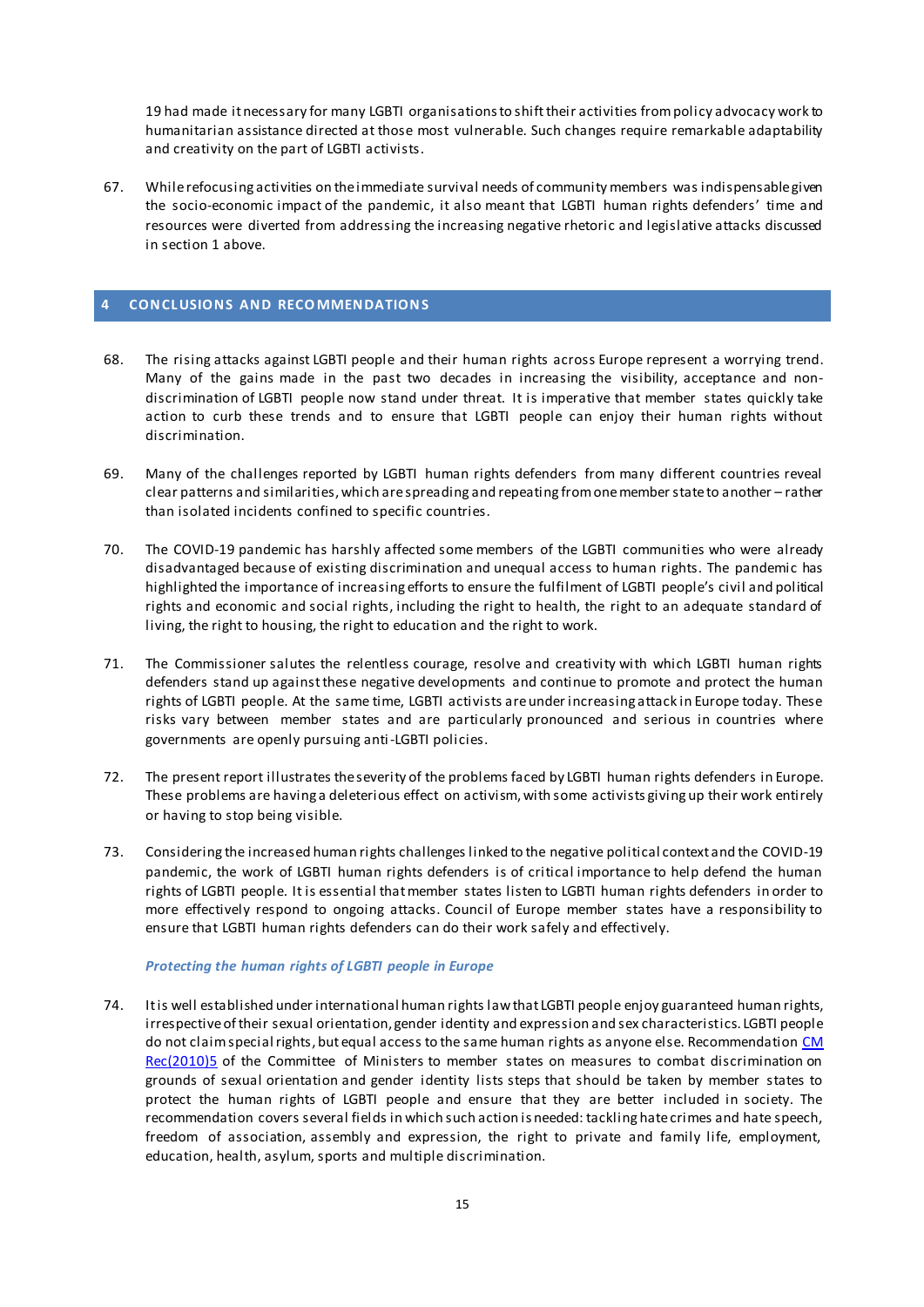- 75. Council of Europe member states should fully implement Recommendation CM Rec(2010)5, <sup>56</sup> as well as relevant recommendations by other human rights monitoring bodies, including the European Commission against Racism and Intolerance, and by the Commissioner's Office.
- 76. Regarding recent negative trends discussed in Section 1 of this report, the Commissioner made a number of recommendations in her human rights comment published in August 2021 entitled "Pride vs. Indignity: [Political manipulation of homophobia and transphobia in Europe](https://www.coe.int/en/web/commissioner/-/pride-vs-indignity-political-manipulation-of-homophobia-and-transphobia-in-europe?inheritRedirect=true&redirect=%2Fen%2Fweb%2Fcommissioner%2Fthematic-work%2Flgbti)". She called on member states to take measures to urgently stop the stigmatisation of LGBTI people by politicians. Hate speech should not go unpunished. It is crucial that all Council of Europe member states pass national laws prohibiting discrimination as well as hate crimes and hate speech based on sexual orientation, gender identity and expression and sex characteristics.
- 77. Member states should also pay close attention to the increasing influence of so-called "anti-gender" movements and their deleterious impact on the human rights of several groups, including women and LGBTI people. A recent report by the UN Independent Expert on Sexual Orientation and Gender Identity has highlighted such impact.<sup>57</sup> There is also a need to urgently counter growing transphobic narratives in several member states. Addressing these trends requires adequate training of public officials. The Commissioner welcomes the fact that social acceptance of LGBTI people continues to increase in many European countries, as shown in a recent study.<sup>58</sup> Efforts by member states to educate and increase understanding and acceptance of LGBTI people in society remain crucial , in the light of resistance in some quarters.
- 78. Regarding the human rights impact of COVID-19 on LGBTI people, Council of Europe member states should consult with LGBTI organisations locally in order to ensure that their response to the pandemic adequately takes into consideration the needs and vulnerabilities of LGBTI people. This includes ensuring that health information about the pandemic reaches the most marginalised among LGBTI people, as a first step. Member states should also take measures to ensure that LGBTI people have adequate access to healthcare, taking into account risks of discrimination and existing trauma. Specialised healthcare for intersex and transgender people should be considered as essential healthcare services to be maintained at all times. The most vulnerable members of LGBTI communities should be secured equal access to the rights to housing, food and social security.

#### *Providing protection and support to LGBTI human rights defenders*

- 79. Council of Europe member states must meet their obligations to protect human rights defenders, including LGBTI activists, and ensure an enabling environment for their work, free from intimidation and pressure. These obligations are reiterated in the Declaration of the Committee of Ministers on Council of Europe action to improve the protection of human rights defenders and promote their activities (2008), the [Recommendation CM Rec\(2018\)11](https://search.coe.int/cm/Pages/result_details.aspx?ObjectID=09000016808fd8b9) of the Committee of Ministers to member states on the need to strengthen the protection and promotion of civil society space in Europe (2018), and the UN declaration on human rights defenders (1998). Regarding LGBTI human rights defenders in particular, the Commissioner underlines the urgent need to tackle the challenges discussed in this report, by taking the steps outlined below.
- 80. Member states should fulfil the obligation to protect LGBTI human rights defenders who are in danger, including by ensuring that they have access to emergency protection mechanisms. Such emergency assistance programmes provide financial support to address urgent needs, including medical expenses, legal representation, temporary relocation, dependant support etc.<sup>59</sup>

<sup>56</sup> See, Council of Europe "[Combating discrimination on grounds of sexual orientation and gender iden](https://rm.coe.int/combating-discrimination-on-grounds-of-sexual-orientation-and-gender-i/16809fb2b8) tity in Council of Europe [member states: a Review of Recommendation CM\(2010\)5 of the Committee of Min](https://rm.coe.int/combating-discrimination-on-grounds-of-sexual-orientation-and-gender-i/16809fb2b8)isters ", November 2019.

<sup>57</sup> UN Independent Expert on the protection against discrimination and violence based on sexual orientation and gender identity, "Practi[ces of Exclusio](https://www.ohchr.org/EN/Issues/SexualOrientationGender/Pages/ReportGenderTheory.aspx)n", A/76/152, 15 July 2021.

<sup>58</sup> UCLA School of Law, Williams Institute, "[Social Acceptance of LGBTI People in 175 Countries and Locations](https://williamsinstitute.law.ucla.edu/publications/global-acceptance-index-lgbt/)", November 2021. 59 Examples of such emergency assistance programmes which LGBTI human rights defenders can resort to include the European Union's [ProtectDefenders.eu](https://protectdefenders.eu/), the Freedom Hous[e Dignity for all LGBTI Assistance Program](https://freedomhouse.org/programs/LGBTI-assistance#:~:text=The%20Dignity%20for%20All%3A%20LGBTI,for%20lesbian%2C%20gay%2C%20bisexual%2C), and Civil Rights Defenders Emergency [Fund.](https://crd.org/emergency-fund/#:~:text=Our%20Emergency%20Fund%20provide%20rapid,physical%20and%20digital%20security%20solutions.)